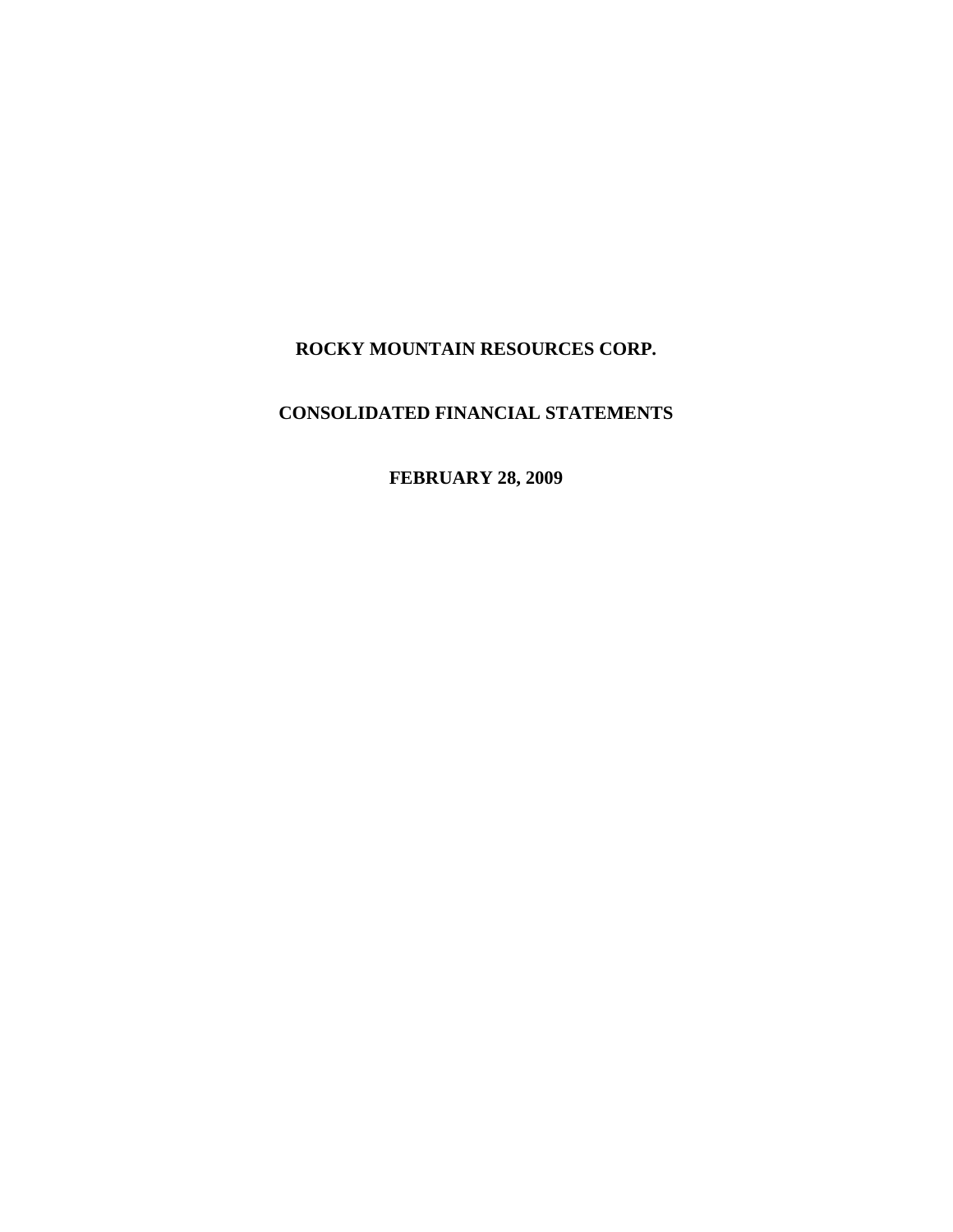# **AUDITORS' REPORT**

To the Shareholders of Rocky Mountain Resources Corp.

We have audited the consolidated balance sheets of Rocky Mountain Resources Corp. as at February 28, 2009 and February 29, 2008 and the consolidated statements of operations, comprehensive loss and deficit and cash flows for the years then ended. These financial statements are the responsibility of the Company's management. Our responsibility is to express an opinion on these financial statements based on our audits.

We conducted our audits in accordance with Canadian generally accepted auditing standards. Those standards require that we plan and perform an audit to obtain reasonable assurance whether the financial statements are free of material misstatement. An audit includes examining, on a test basis, evidence supporting the amounts and disclosures in the financial statements. An audit also includes assessing the accounting principles used and significant estimates made by management, as well as evaluating the overall financial statement presentation.

In our opinion, these consolidated financial statements present fairly, in all material respects, the financial position of the Company as at February 28, 2009 and February 29, 2008 and the results of its operations and its cash flows for the years then ended in accordance with Canadian generally accepted accounting principles.

# **"DAVIDSON & COMPANY LLP"**

Vancouver, Canada Chartered Accountants

May 19, 2009



1200 - 609 Granville Street, P.O. Box 10372, Pacific Centre, Vancouver, BC, Canada, V7Y 1G6 Telephone (604) 687-0947 Fax (604) 687-6172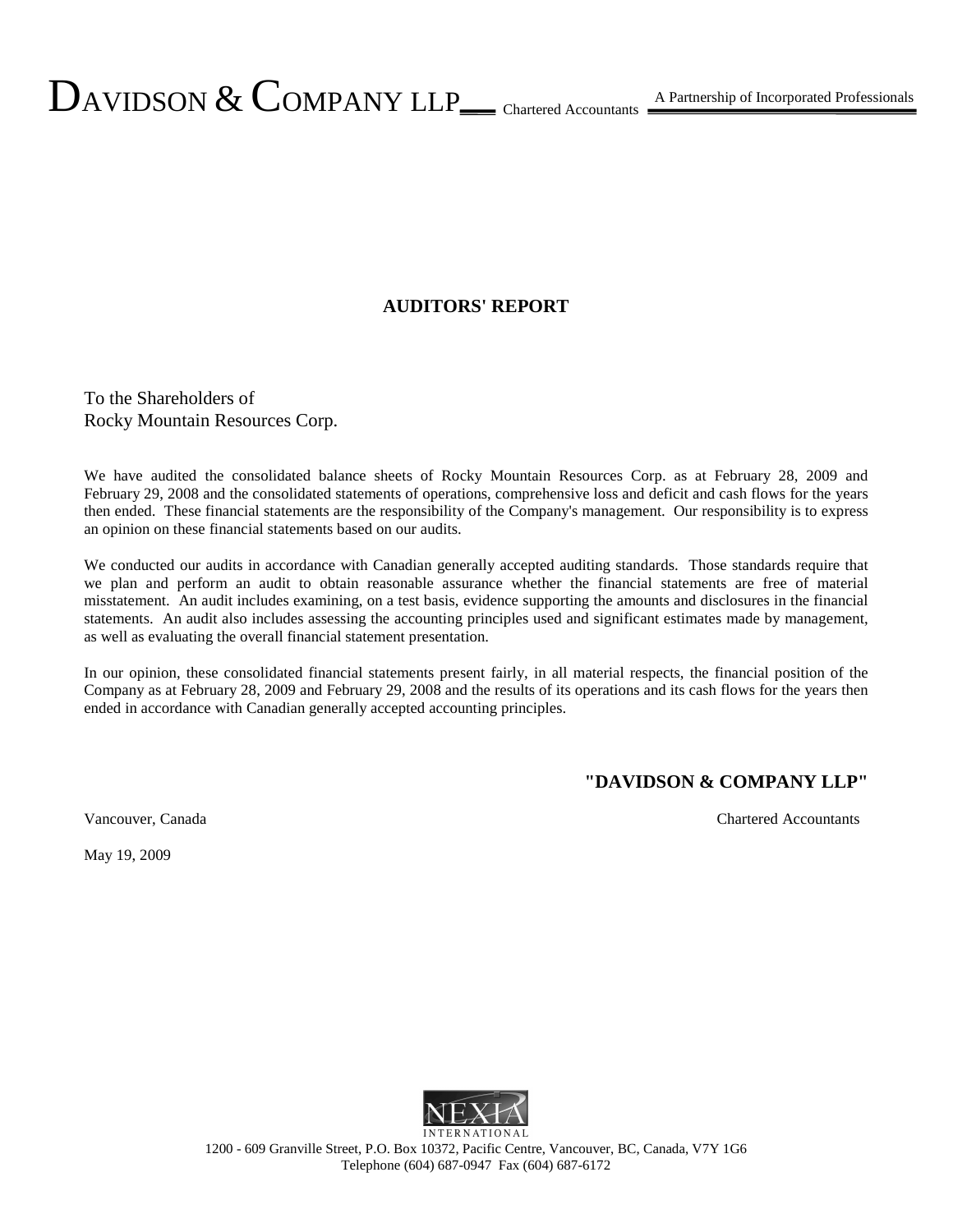# **ROCKY MOUNTAIN RESOURCES CORP.**  CONSOLIDATED BALANCE SHEETS

|                                                | February 28,<br>2009   |              | February 29,<br>2008 |
|------------------------------------------------|------------------------|--------------|----------------------|
|                                                |                        |              |                      |
| <b>ASSETS</b>                                  |                        |              |                      |
| <b>Current</b>                                 |                        |              |                      |
| Cash<br>Amounts receivable                     | \$<br>231,532<br>9,420 | \$           | 2,215,100<br>30,826  |
| Prepaid expenses                               | 6,746                  |              | 5,020                |
|                                                |                        |              |                      |
|                                                | 247,698                |              | 2,250,946            |
| Equipment (Note 5)                             | 55,674                 |              | 5,495                |
| Reclamation deposit                            | 53,060                 |              | 11,521               |
| Mineral properties (Note 6)                    | 757,025                |              | 437,570              |
|                                                |                        |              |                      |
|                                                | \$<br>1,113,457        | $\mathbb{S}$ | 2,705,532            |
|                                                |                        |              |                      |
| <b>LIABILITIES AND SHAREHOLDERS' EQUITY</b>    |                        |              |                      |
|                                                |                        |              |                      |
| <b>Current</b>                                 |                        |              |                      |
| Accounts payable and accrued liabilities       | \$<br>219,529          | $\mathbb{S}$ | 65,584               |
|                                                |                        |              |                      |
| Shareholders' equity<br>Capital stock (Note 7) | 4,416,820              |              | 4,224,531            |
| Subscriptions received                         | 240,000                |              |                      |
| Contributed surplus (Note 7)                   | 436,273                |              | 320,504              |
| Deficit                                        | (4,199,165)            |              | (1,905,087)          |
|                                                |                        |              |                      |
|                                                | 893,928                |              | 2,639,948            |
|                                                | \$<br>1,113,457        | \$           | 2,705,532            |
| <b>Continuance of operations (Note 2)</b>      |                        |              |                      |

**Subsequent event** (Note 14)

**On behalf of the Board:** 

*"Brian J. McAlister"* Director *"Brian E. Bayley"* Director

The accompanying notes are an integral part of these consolidated financial statements.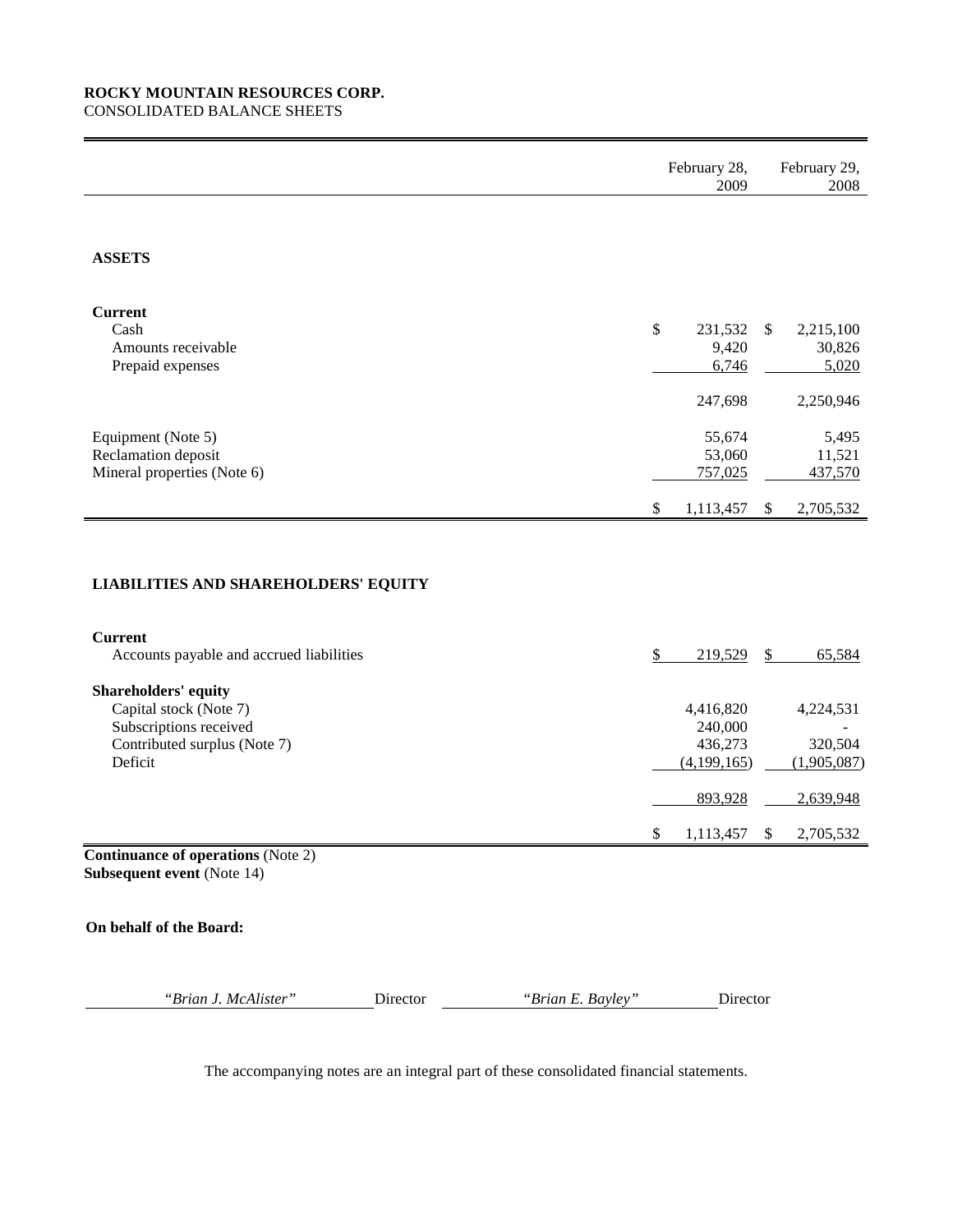# **ROCKY MOUNTAIN RESOURCES CORP.**

# CONSOLIDATED STATEMENTS OF OPERATIONS, COMPREHENSIVE LOSS AND DEFICIT

|                                                                     | February 28,<br>2009 |                           | February 29,<br>2008     |
|---------------------------------------------------------------------|----------------------|---------------------------|--------------------------|
|                                                                     |                      |                           |                          |
| <b>EXPLORATION EXPENDITURES</b> (Note 6)                            | \$<br>1,300,610      | $\mathcal{S}$             | 852,161                  |
| <b>EXPENSES</b>                                                     |                      |                           |                          |
| Amortization                                                        | 18,753               |                           | 1,935                    |
| Bank charges and interest                                           | 1,557                |                           | 674                      |
| Consulting                                                          | 33,756               |                           |                          |
| Insurance                                                           | 5,149                |                           | $\overline{\phantom{a}}$ |
| Investor relations and shareholder information<br>Office and sundry | 70,658<br>36,047     |                           | 1,420<br>8,771           |
| Office facilities and administrative services                       | 66,300               |                           | 36,205                   |
| Professional fees                                                   | 95,365               |                           | 59,295                   |
| Property review costs                                               | 7,635                |                           | 80,556                   |
| Salaries and benefits                                               | 424,615              |                           | 44,985                   |
| Stock-based compensation                                            | 164,858              |                           | 267,696                  |
| Transfer agent, listing and filing fees                             | 24,409               |                           | 13,686                   |
| Travel                                                              | 91,202               |                           | 3,163                    |
|                                                                     | 1,040,304            |                           | 518,386                  |
| Loss before other items                                             | (2,340,914)          |                           | (1,370,547)              |
| <b>OTHER ITEMS</b>                                                  |                      |                           |                          |
| Interest income                                                     | 24,088               |                           | 56,104                   |
| Mineral properties abandoned (Note 6)                               | (64, 467)            |                           | (95, 946)                |
| Foreign exchange gain (loss)                                        | 87,215               |                           | (19,675)                 |
|                                                                     | 46,836               |                           | (59,517)                 |
|                                                                     | (2,294,078)          |                           | (1,430,064)              |
| Loss and comprehensive loss for the year                            |                      |                           |                          |
| Deficit, beginning of year                                          | (1,905,087)          |                           | (475, 023)               |
| Deficit, end of year                                                | \$<br>(4,199,165)    | $\sqrt[6]{\frac{1}{2}}$   | (1,905,087)              |
|                                                                     |                      |                           |                          |
| Basic and diluted loss per common share                             | \$<br>(0.16)         | $\boldsymbol{\mathsf{S}}$ | (0.11)                   |
|                                                                     |                      |                           |                          |
| Weighted average number of common shares outstanding                | 14,619,687           |                           | 12,953,170               |

The accompanying notes are an integral part of these consolidated financial statements.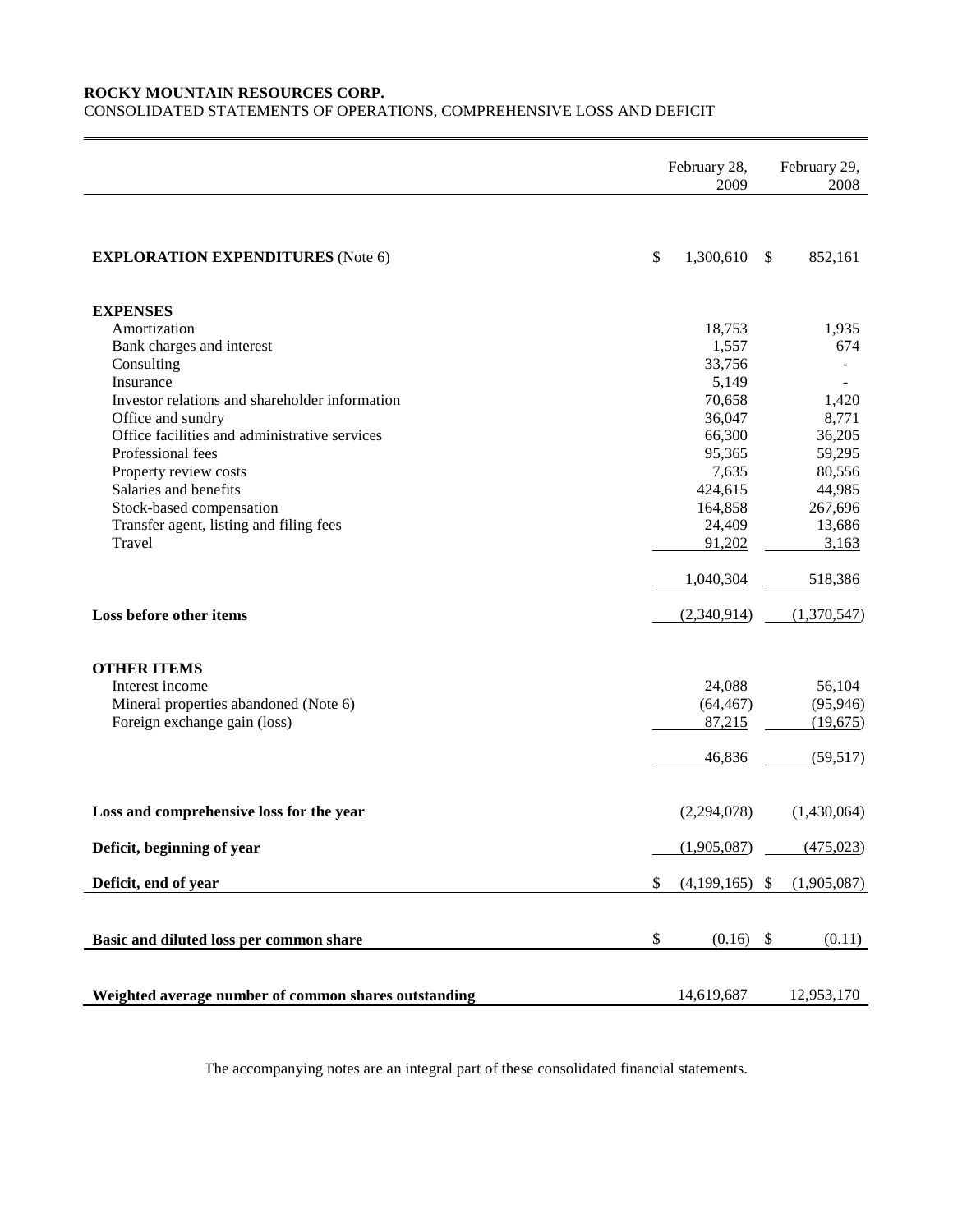# **ROCKY MOUNTAIN RESOURCES CORP.**

CONSOLIDATED STATEMENTS OF CASH FLOWS

|                                                            |              | February 28,<br>2009 | February 29,<br>2008 |
|------------------------------------------------------------|--------------|----------------------|----------------------|
|                                                            |              |                      |                      |
| <b>CASH FLOWS FROM OPERATING ACTIVITIES</b>                |              |                      |                      |
| Loss for the year                                          | $\mathbb{S}$ | $(2,294,078)$ \$     | (1,430,064)          |
| Items not involving cash:                                  |              |                      |                      |
| Amortization                                               |              | 18,753               | 1,935                |
| Mineral properties abandoned                               |              | 64,467               | 95,946               |
| Stock-based compensation                                   |              | 164,858              | 267,696              |
| Changes in non-cash working capital balances:              |              |                      |                      |
| Amounts receivable                                         |              | 21,406               | (29, 193)            |
| Prepaid expenses                                           |              | (1,726)              | 36,690               |
| Accounts payable and accrued liabilities                   |              | 153,945              | 3,824                |
| Net cash used in operating activities                      |              | (1,872,375)          | (1,053,166)          |
| <b>CASH FLOWS FROM INVESTING ACTIVITIES</b>                |              |                      |                      |
| Mineral property acquisition costs                         |              | (383, 922)           | (302, 729)           |
| Reclamation deposit                                        |              | (41, 539)            | (11,521)             |
| Purchase of equipment                                      |              | (68, 932)            | (4,094)              |
| Net cash used in investing activities                      |              | (494, 393)           | (318, 344)           |
| <b>CASH FLOWS FROM FINANCING ACTIVITIES</b>                |              |                      |                      |
| Subscriptions received                                     |              | 240,000              |                      |
| Subscriptions receivable                                   |              |                      | 9,000                |
| Exercise of warrants                                       |              | 143,200              | 95,950               |
| Capital stock issued for cash, net of share issuance costs |              |                      | 2,236,364            |
| Net cash provided by financing activities                  |              | 383,200              | 2,341,314            |
| Change in cash for the year                                |              | (1,983,568)          | 969,804              |
| Cash, beginning of year                                    |              | 2,215,100            | 1,245,296            |
| Cash, end of year                                          | \$           | 231,532              | \$<br>2,215,100      |

**Supplemental disclosure with respect to cash flows** (Note 10)

The accompanying notes are an integral part of these consolidated financial statements.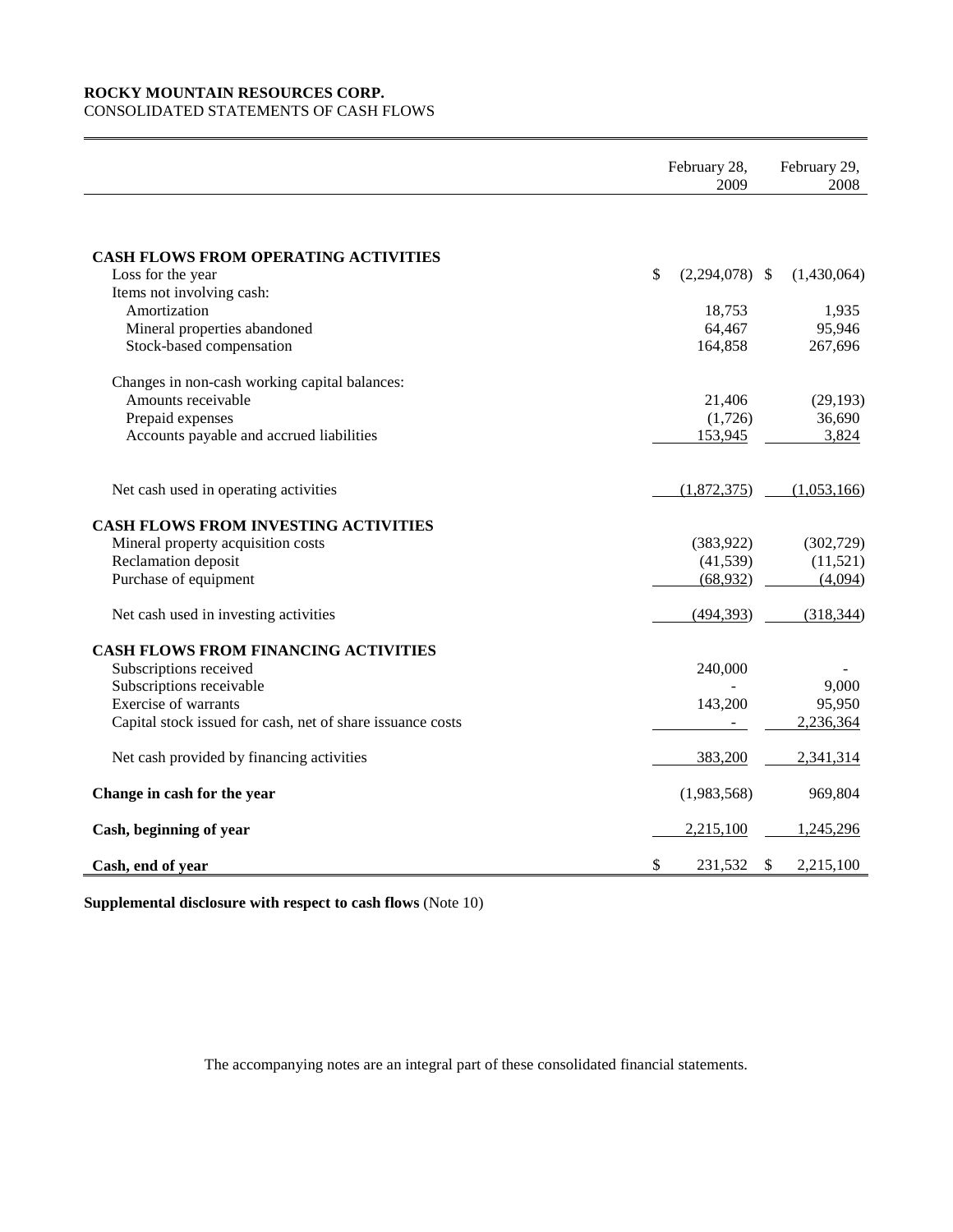# **1. INCORPORATION**

 $\overline{a}$ 

 Rocky Mountain Resources Corp. (the "Company") was incorporated under the *Canada Business Corporations Act* on March 2, 2006. On September 12, 2006, the Company changed its name from Rocky Mountain Platinum Corp. to Rocky Mountain Resources Corp. Its principal business activities include the acquisition and exploration of mineral properties.

# **2. CONTINUANCE OF OPERATIONS**

 These consolidated financial statements have been prepared in accordance with Canadian generally accepted accounting principles assuming the Company will continue on a going-concern basis. The Company has incurred losses since inception and the ability of the Company to continue as a going-concern depends upon its ability to develop profitable operations and to continue to raise adequate financing. Management is actively targeting sources of additional financing which would assure continuation of the Company's operations and exploration programs. In order for the Company to meet its liabilities as they come due and to continue its operations, the Company is solely dependent upon its ability to generate such financing.

 There can be no assurance that the Company will be able to continue to raise funds in which case the Company may be unable to meet its obligations. Should the Company be unable to realize on its assets and discharge its liabilities in the normal course of business, the net realizable value of its assets may be materially less than the amounts recorded on the balance sheets. The financial statements do not include adjustments to amounts and classifications of assets and liabilities that might be necessary should the Company be unable to continue operations.

 The current market conditions and volatility increase the uncertainty of the Company's ability to continue as a going concern given the need to both curtail expenditures and to raise additional funds. The Company is experiencing, and has experienced, negative operating cash flows. The Company will continue to search for new or alternate sources of financing but anticipates that the current market conditions may impact the ability to source such funds.

|                            |   | February 28,<br>2009  |    | February 29,<br>2008     |
|----------------------------|---|-----------------------|----|--------------------------|
| Working capital<br>Deficit | S | 28,169<br>(4,199,165) | -S | 2,185,362<br>(1,905,087) |

# **3. SIGNIFICANT ACCOUNTING POLICIES**

#### **Basis of presentation and consolidation**

These consolidated financial statements have been prepared in accordance with Canadian generally accepted accounting principles. They include the accounts of the Company and its wholly-owned U.S. subsidiary, RMP Resources Corp. All significant intercompany transactions and balances have been eliminated.

## **Use of estimates**

 The preparation of financial statements in accordance with Canadian generally accepted accounting principles requires management to make estimates and assumptions that affect the reported amount of assets and liabilities and disclosure of contingent assets and liabilities at the date of the financial statements and the reported amount of revenues and expenses during the period. Actual results could differ from these estimates.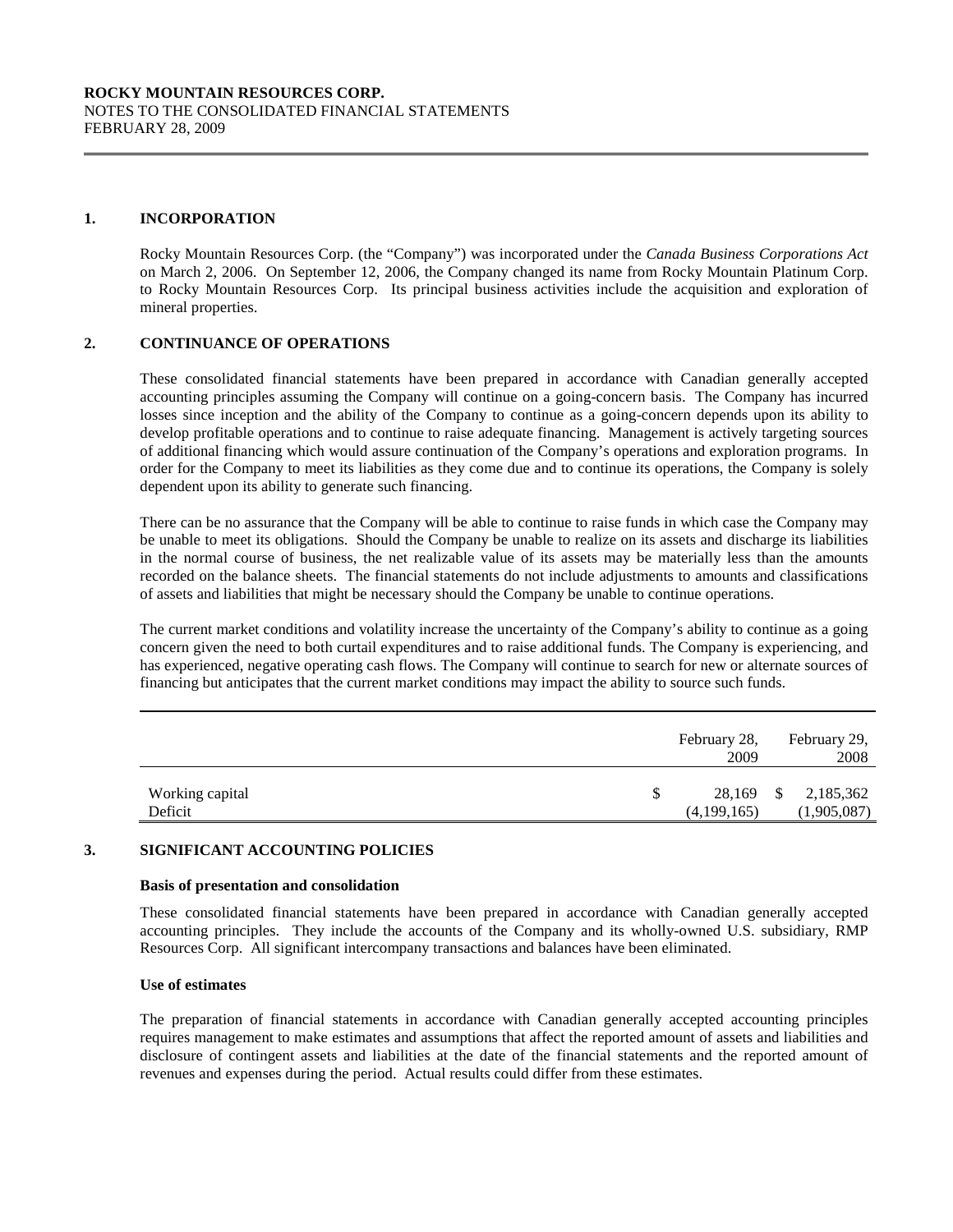# **3. SIGNIFICANT ACCOUNTING POLICIES** (cont'd…)

#### **Future income taxes**

 $\overline{a}$ 

Future income taxes are recorded using the asset and liability method whereby future tax assets and liabilities are recognized for the future tax consequences attributable to differences between the financial statement carrying amounts of existing assets and liabilities and their respective tax bases. Future tax assets and liabilities are measured using the enacted or substantively enacted tax rates expected to apply when the asset is realized or the liability settled. The effect on future tax assets and liabilities of a change in tax rates is recognized in income in the period that substantive enactment or enactment occurs. To the extent that the Company does not consider it more likely than not that a future tax asset will be recovered, it provides a valuation allowance against the excess.

## **Foreign currency translation**

Transactions and account balances originally stated in currencies other than the Canadian dollar have been translated into Canadian dollars using the temporal method of foreign currency translation as follows:

- Revenue and expense items at the rate of exchange in effect on the dates they occur.
- Non-monetary assets and liabilities at historical exchange rates, unless such items are carried at market value, in which case they are translated at the exchange rate in effect on the balance sheet date.
- Monetary assets and liabilities at the exchange rate in effect at the balance sheet date.

Exchange gains and losses are recorded in the statement of operations in the period in which they occur.

#### **Loss per share**

 The Company uses the treasury stock method to compute the dilutive effect of options, warrants and similar instruments. Under this method the dilutive effect on earnings per share is recognized on the use of the proceeds that could be obtained upon exercise of options, warrants and similar instruments. It assumes that the proceeds would be used to purchase common shares at the average market price during the period.

Basic loss per share is calculated using the weighted-average number of shares outstanding during the period.

#### **Equipment**

Equipment is recorded at cost less accumulated amortization. Amortization is provided on a straight-line basis over three to five years, which represents the estimated useful lives of the assets.

#### **Mineral properties**

 All costs related to the acquisition of mineral properties are capitalized by property. If economically recoverable ore reserves are developed, capitalized costs of the related property are reclassified as mining assets and amortized using the unit of production method. When a property is abandoned, all related costs are written off to operations. If, after management review, it is determined that the carrying amount of a mineral property is impaired, that property is written down to its estimated net realizable value. A mineral property is reviewed for impairment whenever events or changes in circumstances indicate that its carrying amount may not be recoverable. Exploration expenditures, net of recoveries, are charged to operations as incurred.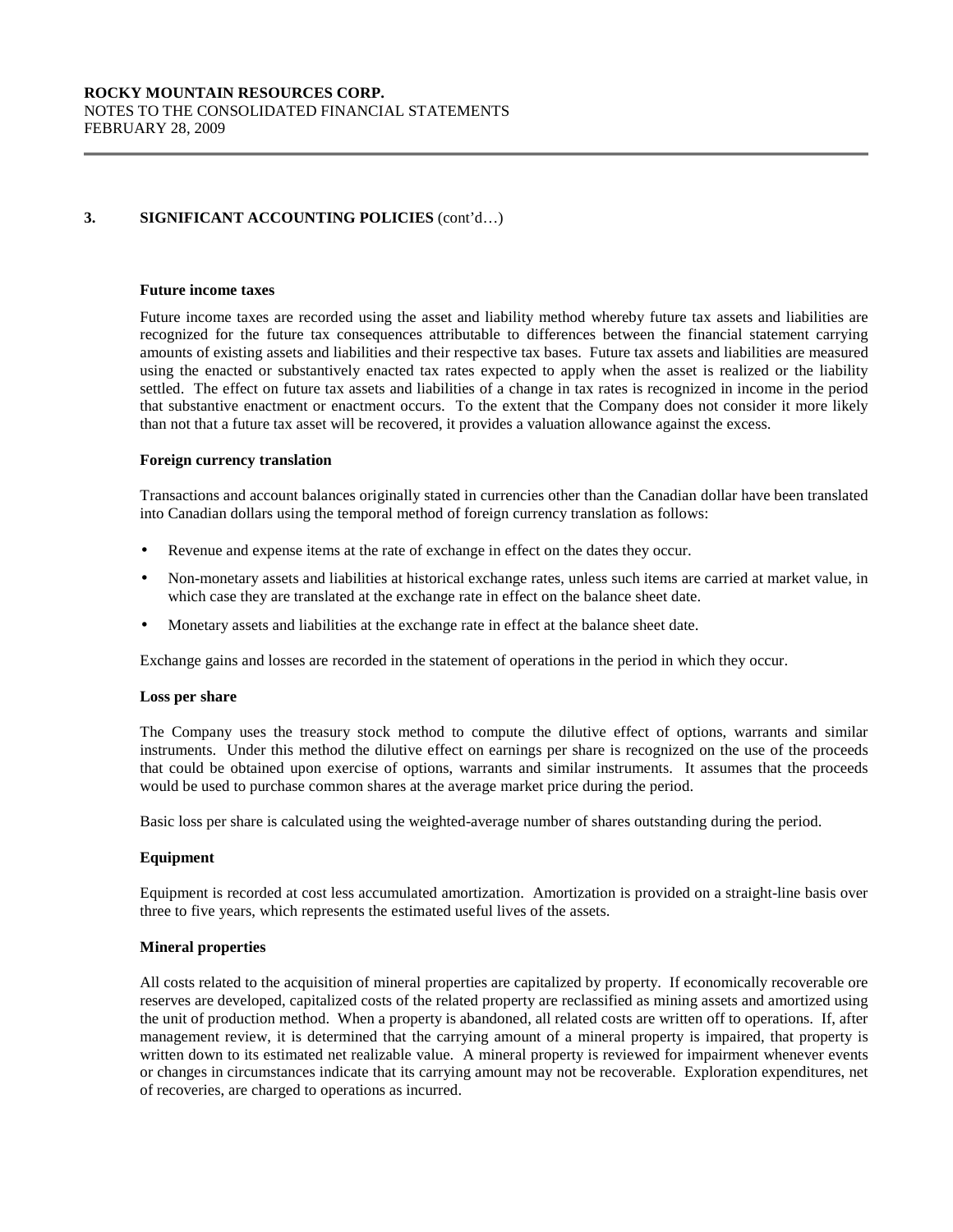# **3. SIGNIFICANT ACCOUNTING POLICIES** (cont'd…)

#### **Mineral properties** (cont'd…)

 $\overline{a}$ 

The amounts shown for mineral properties do not necessarily represent present or future values. Their recoverability is dependent upon the discovery of economically recoverable reserves, the ability of the Company to obtain the necessary financing to complete the development, and future profitable production or proceeds from the disposition thereof.

#### **Asset retirement obligations**

The Company recognizes the fair value of a liability for an asset retirement obligation in the year in which it is incurred when a reasonable estimate of fair value can be made. The carrying amount of the related long-lived asset is increased by the same amount as the liability.

 Changes in the liability for an asset retirement obligation due to the passage of time will be measured by applying an interest method of allocation. The amount will be recognized as an increase in the liability and an accretion expense in the statement of operations. Changes resulting from revisions to the timing or the amount of the original estimate of undiscounted cash flows are recognized as an increase or a decrease to the carrying amount of the liability and the related long-lived asset.

#### **Share capital**

The Company records proceeds from share issuances, net of issue costs. Shares issued for consideration other than cash are valued at the quoted market price on the date the agreement to issue the shares was reached.

#### **Stock-based compensation**

The Company uses the fair value based method for measuring stock-based compensation costs.

## **Financial instruments**

 All financial instruments are classified into one of five categories: held-for-trading, held-to-maturity investments, loans and receivables, available-for-sale financial assets or other financial liabilities. All financial instruments and derivatives are measured in the balance sheet at fair value except for loans and receivables, held-to maturity investments and other financial liabilities which are measured at amortized cost. Subsequent measurement and changes in fair value will depend on their initial classification. Held-for-trading financial assets are measured at fair value and changes in fair value are recognized in net income. Available-for-sale financial instruments are measured at fair value with changes in fair value recorded in other comprehensive income until the instrument is derecognized or impaired.

The Company has classified its cash as held-for-trading. Amounts receivable are classified as loans and receivables. Accounts payable and accrued liabilities are classified as other liabilities, which are measured at amortized cost.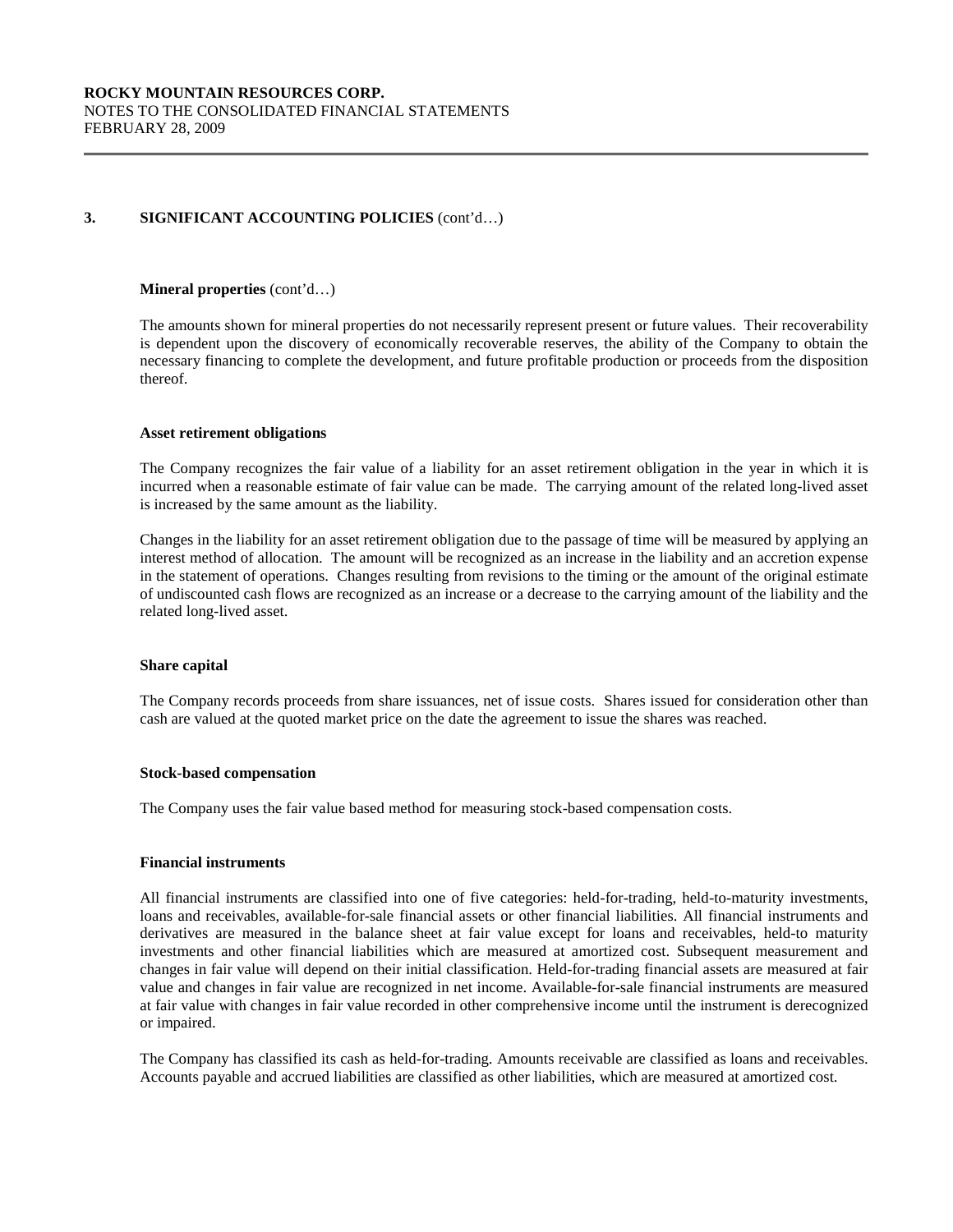# **4. CHANGES IN ACCOUNTING POLICIES**

The Company adopted the new standards announced by the Canadian Institute of Chartered Accountants (CICA):

#### *Financial instruments*

 $\overline{a}$ 

Effective March 1, 2008, the Company implemented the new CICA accounting sections: 3862 (Financial Instruments – Disclosure), 3863 (Financial Instruments – Presentation), which replaced section 3861 Financial Instruments – Disclosures and Presentation. These new standards revise and enhance the disclosure requirements, and carry forward, substantially unchanged, the presentation requirements. Sections 3862 and 3863 emphasize the significance of financial instruments for the entity's financial position and performance, the nature and extent of the risks arising from financial instruments, and how these risks are managed. These new standards are applicable to interim and annual periods relating to fiscal years beginning on or after October 1, 2007. The disclosure required by these new sections is in Note 12.

#### *Capital disclosures*

Effective March 1, 2008, the Company implemented the new CICA accounting section 1535 (Capital Disclosures). Section 1535 specifies the disclosure of (i) an entity's objectives, policies, and processes for managing capital; (ii) quantitative data about what the entity regards as capital; (iii) whether the entity has complied with any capital requirements; and (iv) if it has not complied, the consequences of such non-compliance. The disclosure required by this new section is in Note 13.

#### *Assessing going concern*

The Accounting Standards Board ("AcSB") amended CICA Handbook Section 1400, to include requirements for management to assess and disclose an entity's ability to continue as a going concern. This section applies to interim and annual financial statements relating to fiscal years beginning on or after January 1, 2008. The disclosure required by this section is in Note 2.

#### **New accounting pronouncements**

#### *International financial reporting standards ("IFRS")*

In addition to the above new accounting pronouncements the AcSB in 2006 published a new strategic plan that will significantly affect financial reporting requirements for Canadian companies. The AcSB strategic plan outlines the convergence of Canadian GAAP with IFRS over an expected five year transitional period. In February 2008 the AcSB announced that 2011 is the changeover date for publicly-listed companies to use IFRS, replacing Canada's own GAAP. The date is for interim and annual financial statements relating to fiscal years beginning on or after January 1, 2011. The transition date of March 1, 2011 will require the restatement for comparative purposes of amounts reported by the Company for the year ended February 28, 2011. While the Company has begun assessing the adoption of IFRS for 2011, the financial reporting impact of the transition to IFRS cannot be reasonably estimated at this time.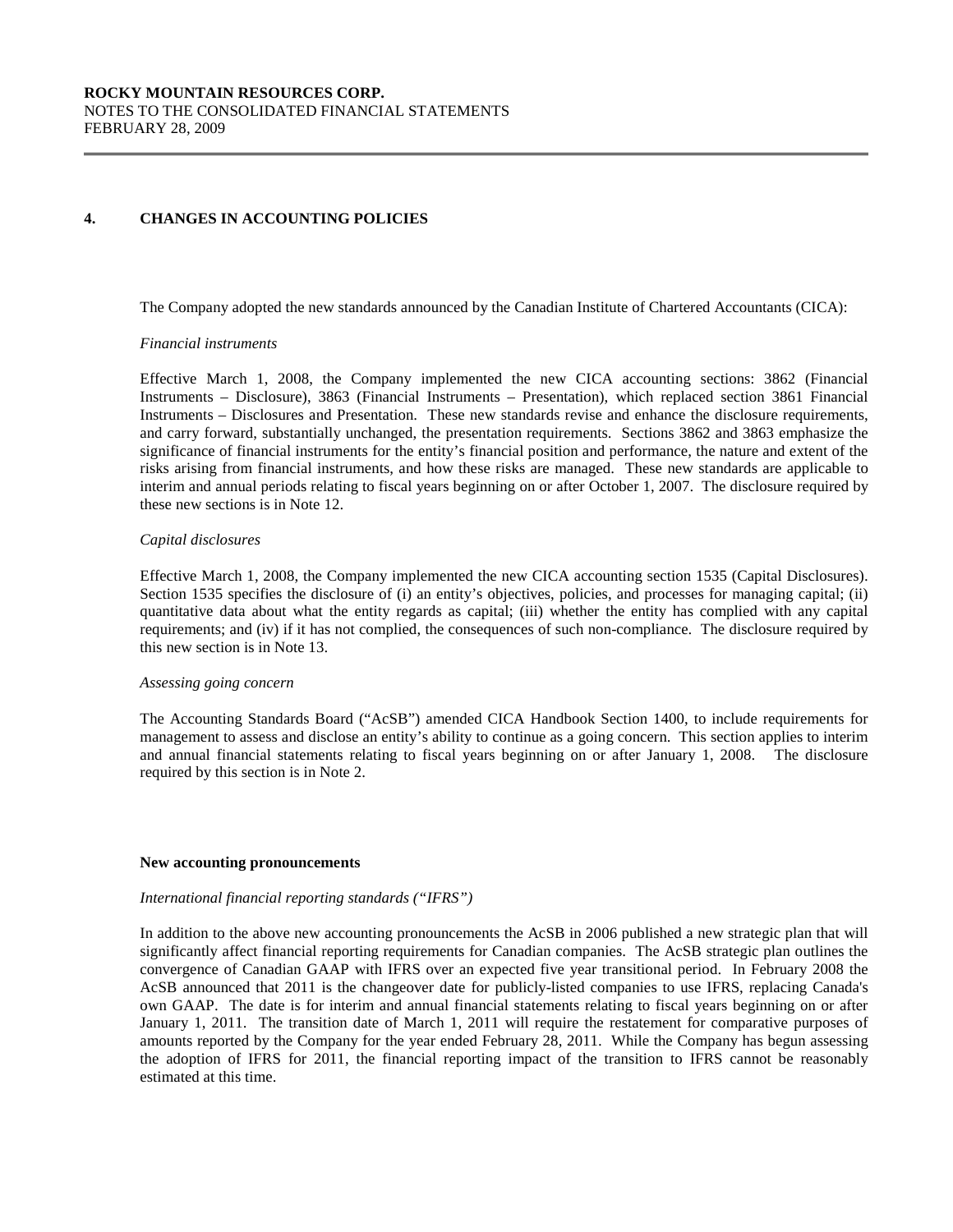# **4. CHANGES IN ACCOUNTING POLICIES** (cont'd…)

## **Goodwill and intangible assets**

 $\overline{a}$ 

The CICA issued Handbook Section 3064, "Goodwill and Intangible Assets", which will replace Section 3062, "Goodwill and Other Intangible Assets". The new standard establishes revised standards for the recognition, measurement, presentation and disclosure of goodwill and intangible assets. The new standard also provides guidance for the treatment of pre-production and start-up costs and requires that these costs be expensed as incurred. The new standard applies to annual and interim financial statements relating to fiscal years beginning on or after January 1, 2009. Management is currently assessing the impact of this new accounting standard on its consolidated financial statements.

# **Business combinations, consolidated financial statements and non-controlling interest**

In January 2009, the CICA issued CICA Handbook Section 1582, "Business Combinations", Section 1601, "Consolidations", and Section 1602, "Non-Controlling Interests". These sections replace the former Section 1581, "Business Combinations", and Section 1600, "Consolidated Financial Statements", and establish a new section for accounting for a non-controlling interest in a subsidiary. Section 1582 establishes standards for the accounting for a business combination, and states that all assets and liabilities of an acquired business will be recorded at fair value. Obligations for contingent considerations and contingencies will also be recorded at fair value at the acquisition date. The standard also states that acquisition-related costs will be expensed as incurred and that restructuring charges will be expensed in the periods after the acquisition date. It provides the Canadian equivalent to IFRS 3, Business Combinations (January 2008). The section applies prospectively to business combinations for which the acquisition date is on or after the beginning of the first annual reporting period beginning on or after January 1, 2011.

Section 1601 establishes standards for the preparation of consolidated financial statements.

Section 1602 establishes standards for accounting for a non-controlling interest in a subsidiary in the preparation of consolidated financial statements subsequent to a business combination. It is equivalent to the corresponding provisions of IFRS International Accounting Standards ("IAS") 27, Consolidated and Separate Financial Statements (January 2008).

Sections 1601 and 1602 apply to interim and annual consolidated financial statements relating to fiscal years beginning on or after January 1, 2011. Earlier adoption of these sections is permitted as of the beginning of a fiscal year. All three sections must be adopted concurrently. The Company is currently evaluating the impact of the adoption of these sections.

# **5. EQUIPMENT**

|                                     | 2009 |                  |      |                             |   |                          |    |                |    | 2008                        |                          |
|-------------------------------------|------|------------------|------|-----------------------------|---|--------------------------|----|----------------|----|-----------------------------|--------------------------|
|                                     |      | Cost             |      | Accumulated<br>Amortization |   | Net<br><b>Book Value</b> |    | Cost           |    | Accumulated<br>Amortization | <b>Net</b><br>Book Value |
| Field equipment<br>Office equipment | \$   | 30,955<br>45,771 | - \$ | 7,446<br>13,606             | S | 23,509<br>32,165         | \$ | 3,700<br>4,094 | S  | 1.039<br>1,260              | \$<br>2,661<br>2,834     |
|                                     | \$   | 76.726           |      | 21,052                      |   | 55,674                   | \$ | 7.794          | -S | 2.299                       | \$<br>5,495              |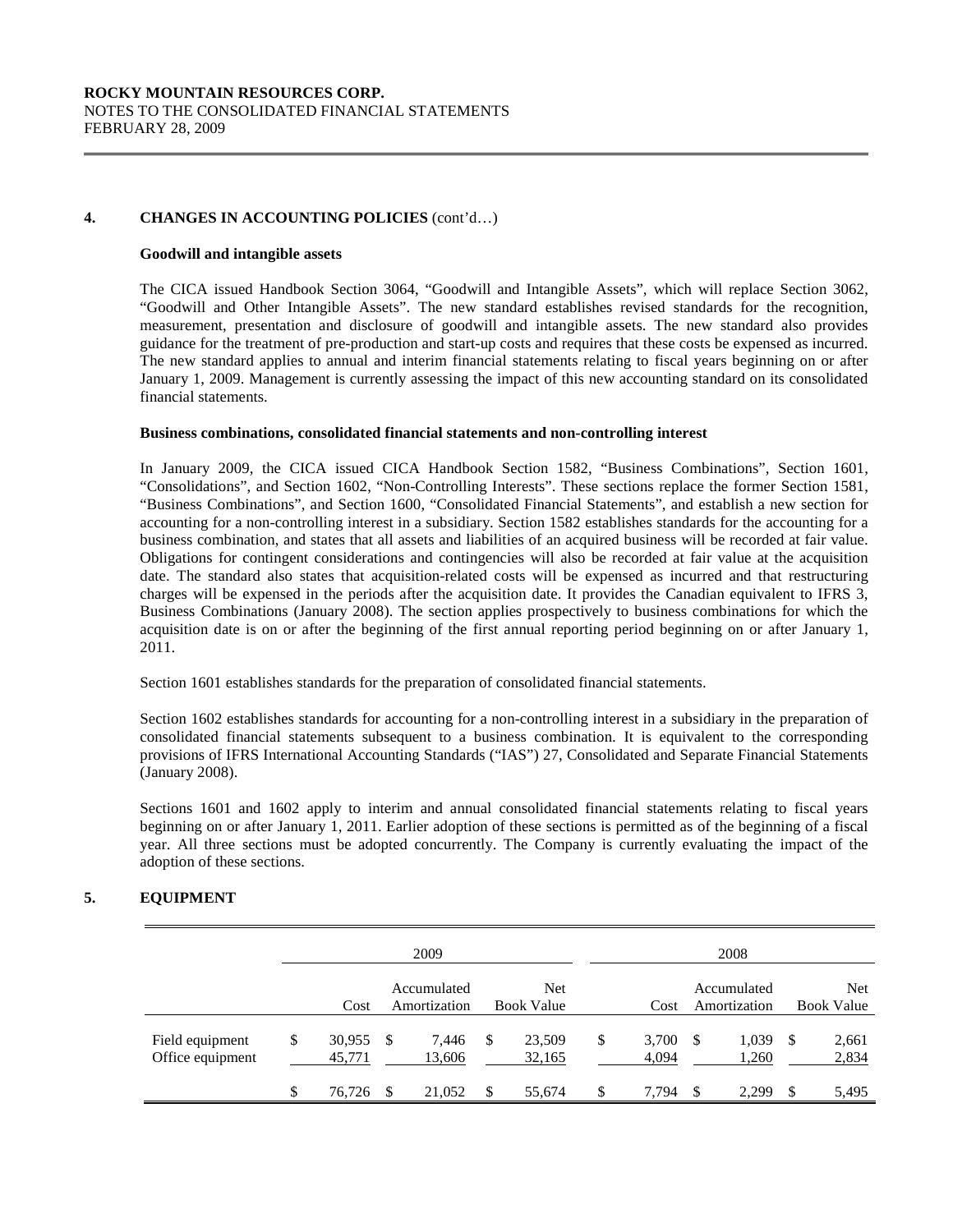# **6. MINERAL PROPERTIES**

 $\overline{a}$ 

 Title to mineral properties involves certain inherent risks due to the difficulties of determining the validity of certain claims as well as the potential for problems arising from the frequently ambiguous conveyancing history characteristic of many mineral properties. The Company has investigated title to all of its mineral properties and, to the best of its knowledge, title to all of its properties are in good standing.

The summary of mineral property acquisitions is as follows:

|                          | Gibellini     |     | Lake<br>Owen |               | Good-<br>springs | Paris<br>Foothills | Other<br>Regional |     | Total     |
|--------------------------|---------------|-----|--------------|---------------|------------------|--------------------|-------------------|-----|-----------|
| <b>Acquisition costs</b> |               |     |              |               |                  |                    |                   |     |           |
| As at February 28, 2007  | \$<br>191.023 | \$. | 39.764       | <sup>\$</sup> | ۰                | \$<br>۰            | \$<br>٠           | \$  | 230,787   |
| Additions                | 178,324       |     | 56,182       |               | 38,130           | 30,093             | -                 |     | 302,729   |
| Written off              |               |     | (95, 946)    |               |                  |                    |                   |     | (95, 946) |
| As at February 29, 2008  | 369,347       |     |              |               | 38,130           | 30,093             |                   |     | 437,570   |
| <b>Additions</b>         | 126,452       |     |              |               | 26,337           | 227,616            | 3,517             |     | 383,922   |
| Written-off              |               |     |              |               | (64, 467)        |                    |                   |     | (64, 467) |
| As at February 28, 2009  | \$<br>495.799 | \$  | -            | \$            |                  | \$257,709          | \$<br>3.517       | \$. | 757.025   |

 During the year ended February 28, 2009, the exploration expenditures on the Company's mineral properties were incurred as follows:

|                                 | Gibellini     |     | Good-<br>springs |    | Paris<br>Foothills |     | Other<br>Regional |    | Total<br>2009 |
|---------------------------------|---------------|-----|------------------|----|--------------------|-----|-------------------|----|---------------|
| <b>Exploration expenditures</b> |               |     |                  |    |                    |     |                   |    |               |
| Assays and analysis             | \$<br>51,017  | \$. | 6.403            | \$ | 78.282             | - S |                   | \$ | 135,702       |
| Drilling                        | 121.208       |     |                  |    | 182,969            |     |                   |    | 304,177       |
| Engineering and consulting      | 37,006        |     | 10.240           |    | 321,306            |     |                   |    | 368,552       |
| Equipment rental                | 13.230        |     | 3,220            |    | 4.461              |     |                   |    | 20,911        |
| Field office and supplies       | 18.516        |     | 388              |    | 32,890             |     |                   |    | 51,794        |
| Property maintenance and taxes  | 20.745        |     | 1.798            |    | 16,747             |     | 752               |    | 40,042        |
| Reclamation                     | 16,157        |     |                  |    |                    |     |                   |    | 16,157        |
| Reproduction and drafting       | 7.516         |     |                  |    | 24,955             |     | ۰                 |    | 32,471        |
| Scoping study                   | 277,767       |     |                  |    |                    |     |                   |    | 277,767       |
| Travel and accommodation        | 14,922        |     | 1,941            |    | 34,282             |     | 1,892             |    | 53,037        |
|                                 | \$<br>578,084 | S.  | 23.990           | S. | 695.892            |     | 2.644             | S. | 1.300.610     |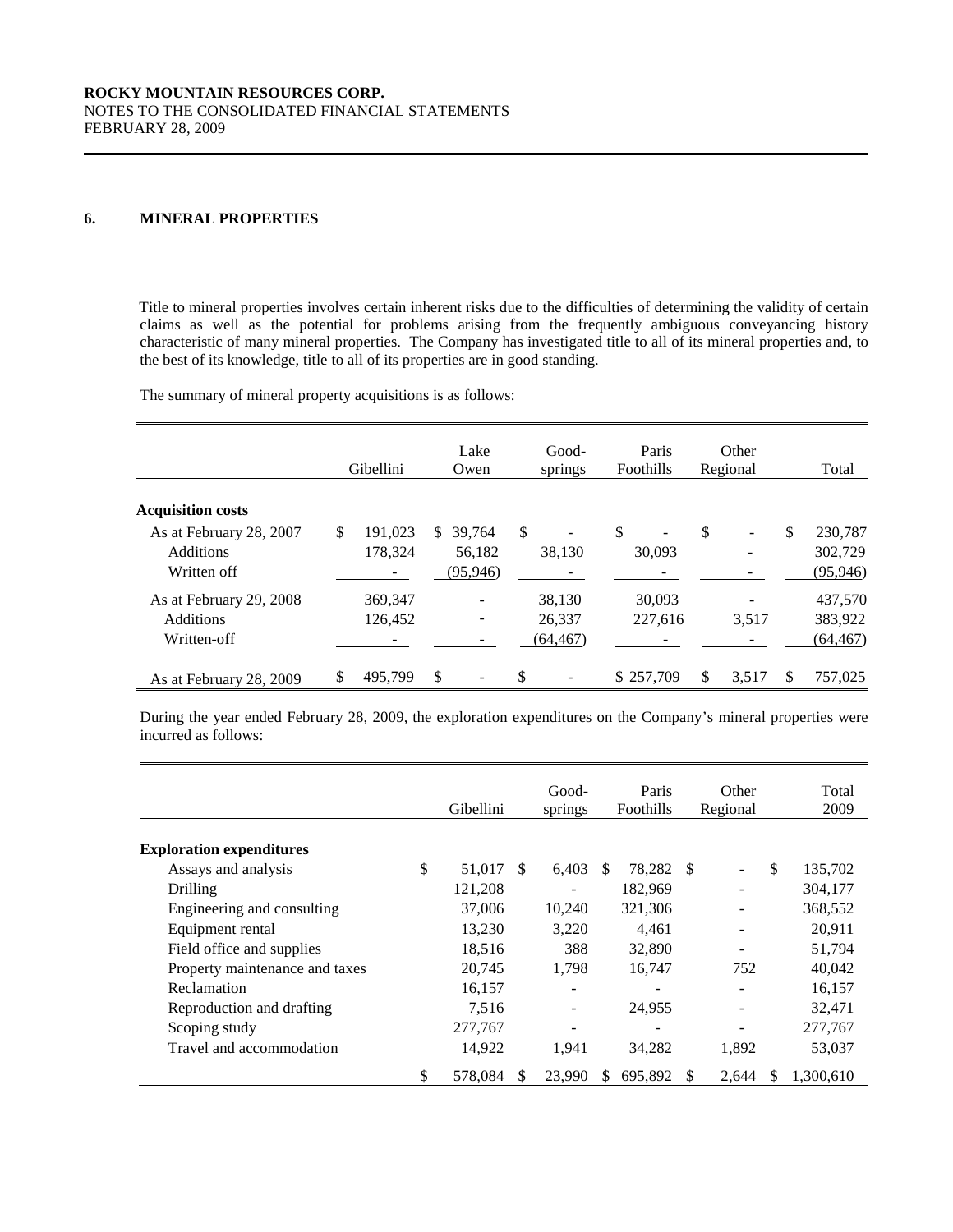$\overline{a}$ 

 During the year ended February 29, 2008, the exploration expenditures on the Company's mineral properties were incurred as follows:

|                                 |               |               | Lake                     |               | Good-                    |     | Other    |     | Total   |
|---------------------------------|---------------|---------------|--------------------------|---------------|--------------------------|-----|----------|-----|---------|
|                                 | Gibellini     |               | Owen                     |               | springs                  |     | Regional |     | 2008    |
| <b>Exploration expenditures</b> |               |               |                          |               |                          |     |          |     |         |
| Assays and analysis             | \$<br>64,353  | <sup>\$</sup> | 81,008                   | <sup>\$</sup> | 2,418                    | -\$ | 406      | -\$ | 148,185 |
| Drilling                        | 248,013       |               |                          |               | $\overline{\phantom{a}}$ |     |          |     | 248,013 |
| Engineering and consulting      | 104,736       |               | 61,273                   |               | 13,886                   |     | 3,014    |     | 182,909 |
| Environmental consulting        | 660           |               | 1,458                    |               |                          |     |          |     | 2,118   |
| Field office and supplies       | 25,414        |               | 7,240                    |               | 350                      |     | 115      |     | 33,119  |
| Labour                          | 3,706         |               | 27,789                   |               | $\overline{\phantom{a}}$ |     |          |     | 31,495  |
| Legal                           | 2,134         |               | $\overline{\phantom{a}}$ |               | 4,679                    |     | 1,603    |     | 8,416   |
| Property maintenance and taxes  | 24,948        |               | 82,377                   |               | 33,573                   |     |          |     | 140,898 |
| Reproduction and drafting       | 6,020         |               | 244                      |               | 1,134                    |     | 1,676    |     | 9,074   |
| Travel and accommodation        | 21,204        |               | 21,954                   |               | 2,726                    |     | 2,050    |     | 47,934  |
|                                 | \$<br>501,188 | S             | 283,343                  | \$.           | 58,766                   | S   | 8,864    | \$. | 852,161 |

# **a) Gibellini Property, Nevada, U.S.**

During the 2007 fiscal period, the Company entered into a Mineral Lease Agreement to acquire 41 unpatented lode mining claims for a series of quarterly payments as advances upon the royalties payable:

| US\$60,000 (paid)           | Upon execution of Agreement                               |
|-----------------------------|-----------------------------------------------------------|
| US\$30,000 (paid \$90,000)  | Quarterly on or before September 1, 2006 to March 1, 2007 |
| US\$30,000 (paid \$120,000) | Ouarterly from June 1, 2007 to March 1, 2008              |
| US\$30,000 (paid \$90,000)  | On or before June 1, 2008 and quarterly thereafter        |

The Company is required to pay a production royalty of 2.5% of the net smelter returns ("NSR") of all mineral substances produced from the claims, until royalty payments reach a total of US\$3,000,000, then the production royalty decreases to 2.0%. Any advance royalties paid will be credited against the actual production royalties.

During the 2007 fiscal period, the Company entered into a Mineral Lease Agreement to acquire 4 unpatented lode mining claims for a series of annual payments as advances upon the royalties payable:

| $US$9,000$ (paid) | Upon execution of Agreement                            |
|-------------------|--------------------------------------------------------|
| US\$12,000 (paid) | On or before December 30, 2007                         |
| US\$15,000 (paid) | On or before December 30, 2008                         |
| US\$20,000        | On or before December 30, 2009                         |
| US\$24,000        | On or before December 30, 2010 and annually thereafter |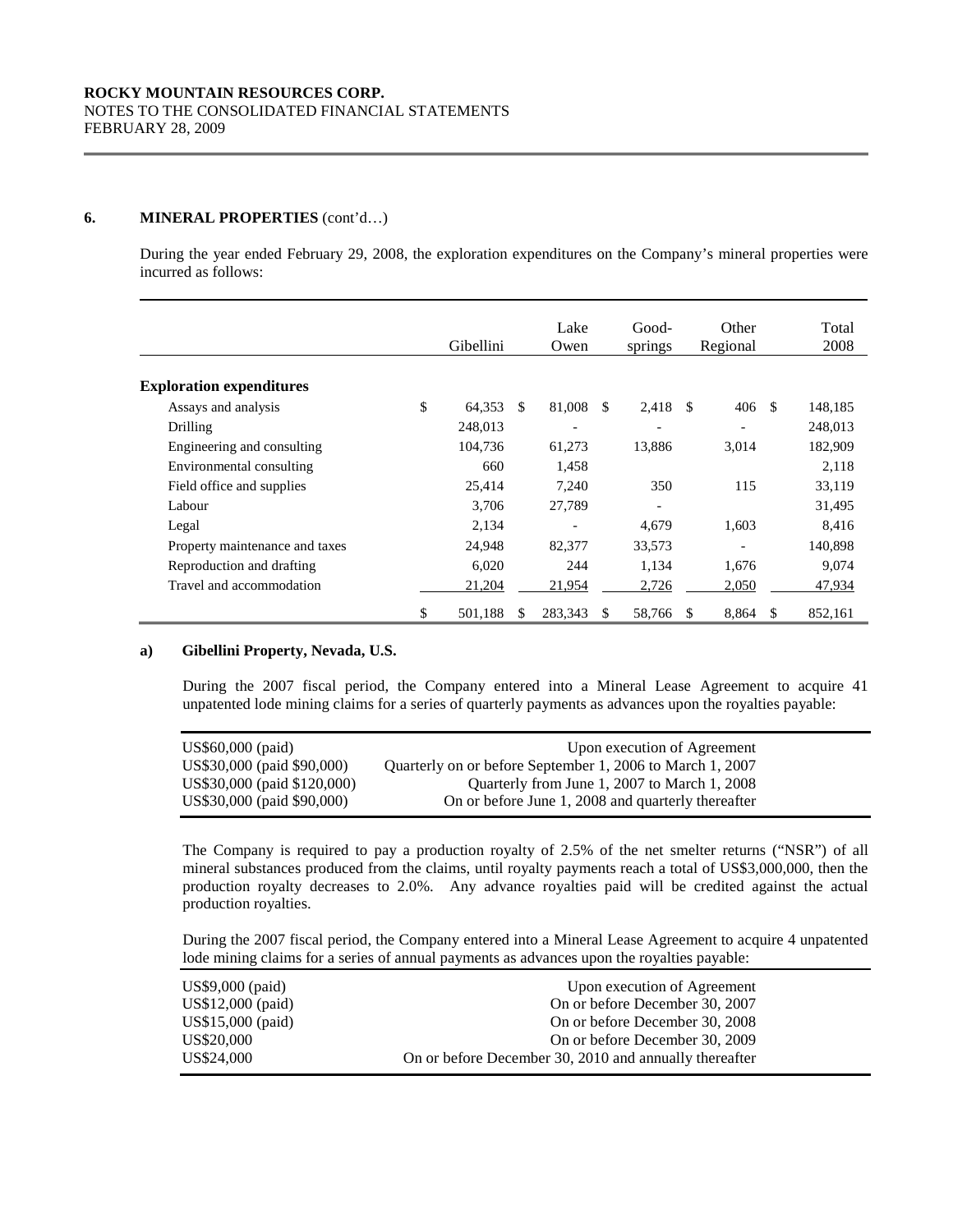$\overline{a}$ 

#### **a) Gibellini Property, Nevada, U.S.** (cont'd…)

The Company is required to pay an initial production royalty payment of US\$30,000 within 60 days of production from the claims and a production royalty of 3.0% of NSR of all mineral substances produced from the claims. Further, the Company has the option to purchase these claims for a total purchase price of US\$1,000,000. Any advance royalties paid will be credited against the purchase price.

On April 16, 2007, the Company entered into a Mineral Lease Agreement to acquire 17 unpatented lode mining claims in Nevada, U.S. for a series of annual payments as advances upon the royalties payable:

| US\$10,000 (paid)  | Upon execution of Agreement                         |
|--------------------|-----------------------------------------------------|
| $US$10,000$ (paid) | On or before April 16, 2008                         |
| US\$10,000 (paid)  | On or before April 16, 2009                         |
| US\$15,000         | On or before April 16, 2010 and annually thereafter |

The Company is to pay a production royalty of 2.5% of the net smelter returns of all mineral substances produced from the claims, until royalty payments reach a total of US\$1,000,000, then the production royalty is dropped. Further, the Company has the option to purchase these claims for a total purchase price of US\$1,000,000. Any advance royalties paid will be credited against the purchase price.

The Company acquired an additional 80 claims through the staking process.

#### **b) Goodsprings Property, Nevada, U.S.**

During the prior year, the Company entered into a Mineral Lease Agreement to acquire 3 unpatented lode mining claims for a 3% net smelter royalty and a series of annual payments as advances upon royalties payable:

| US\$15,000 (paid) | Upon execution of Agreement                            |
|-------------------|--------------------------------------------------------|
| US\$ 5,000        | On or before December 10, 2010                         |
| US\$ 6,000        | On or before December 10, 2011                         |
| US\$10,000        | On or before December 10, 2012 and annually thereafter |

The Company acquired an additional 454 claims through the staking process.

The Company decided not to proceed with the Goodsprings project, as efforts to attract a joint venture partner were unsuccessful. Acquisition costs of \$64,467 were written off.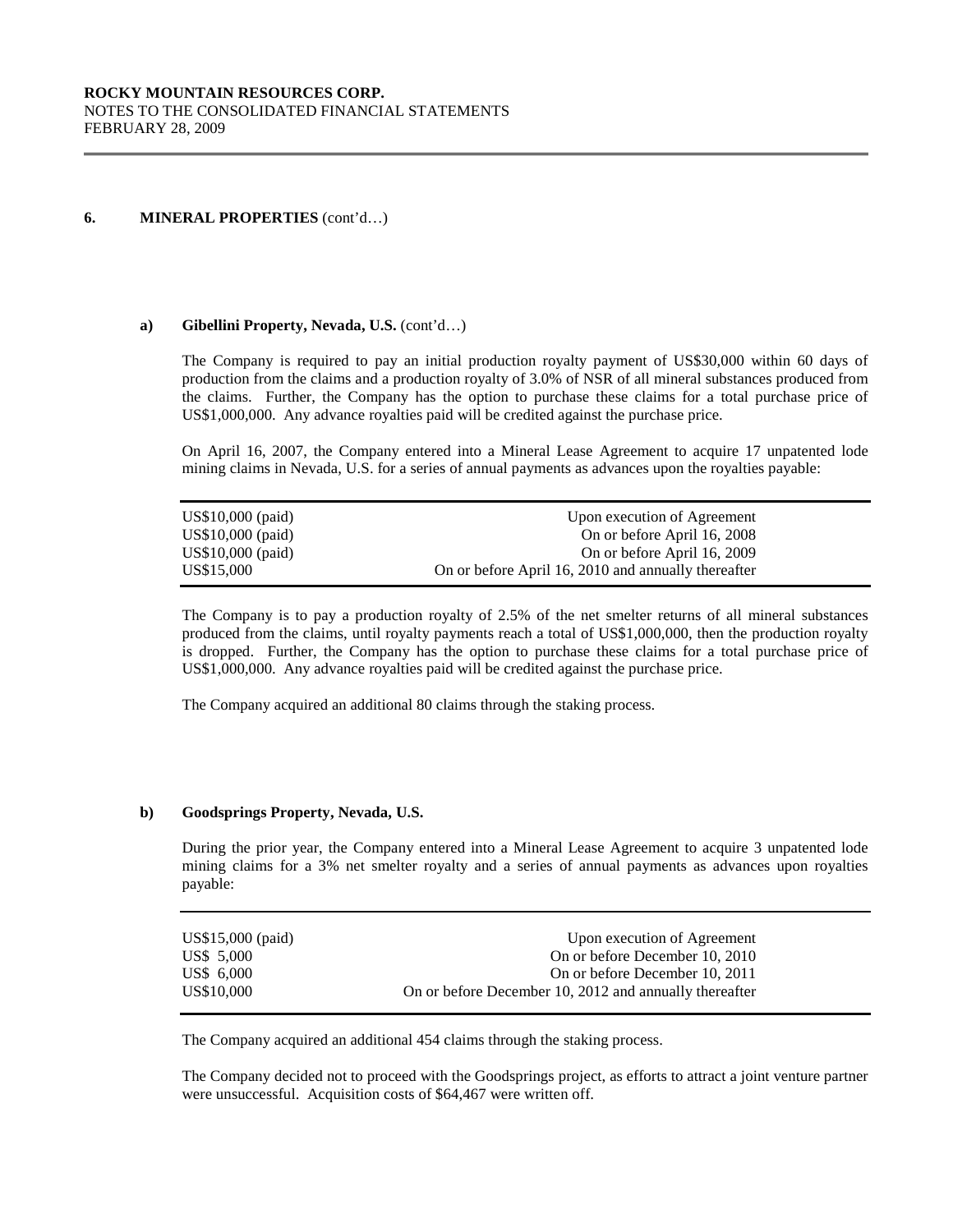$\overline{a}$ 

#### **c) Paris Foothills Property, Idaho, U.S.**

On December 18, 2007, the Company entered into a Mineral Lease Agreement to acquire rights to explore certain mineral properties in Bear Lake County, Idaho for a series of annual payments and advances upon the royalties payable as follows:

| US\$25,000 (paid) | Upon execution of Agreement                            |
|-------------------|--------------------------------------------------------|
| US\$25,000 (paid) | On or before December 18, 2008 and annually thereafter |

The Company is to pay a production royalty to the Lessor of 3% of net smelter returns from any mineral substances produced and sold from the property.

On June 18, 2008, the Company was granted exploration permits for three tracts of land owned by the State of Idaho and administered by the Idaho Department of Lands. The permits grant the Company permission to conduct exploration activities on the state lands for a period of  $2 \frac{1}{2}$  years, until December 31, 2010. A one time fee of \$500 was paid for each permit, and each permit required the Company to post a \$10,000 bond.

On August 9, 2008, the Company entered into two more Mineral Lease Agreements to acquire rights to explore certain mineral properties in Bear Lake County, Idaho for a series of annual payments and advances upon the royalties payable as follows:

| $US$25,000$ (paid) | Signing bonus upon execution of Agreement           |
|--------------------|-----------------------------------------------------|
| US\$60,000 (paid)  | Upon execution of Agreement                         |
| US\$60,000         | On or before August 9, 2009 to 2012                 |
| US\$80,000         | On or before August 9, 2013 to 2017                 |
| US\$100,000        | On or before August 9, 2018 and annually thereafter |

The Company is to pay a production royalty to the Lessor of 5% of the gross revenue received from the sale of all mineral substances owned by Lessor.

Mineral rights for phosphate rock on portions of the property leased under this agreement are reserved to the government of the United States. Production royalties on phosphate rock reserved to the government are paid based on a formula established and updated annually by the U.S. Bureau of Land Management. The amount of the royalty depends on the grade of phosphate rock mined.

| $US\$ 6,000 (paid) | Signing bonus upon execution of Agreement           |
|--------------------|-----------------------------------------------------|
| US\$85,000 (paid)  | Upon execution of Agreement                         |
| US\$85,000         | On or before August 9, 2009 to 2011                 |
| US\$105,000        | On or before August 9, 2012 to 2017                 |
| US\$125,000        | On or before August 9, 2018 and annually thereafter |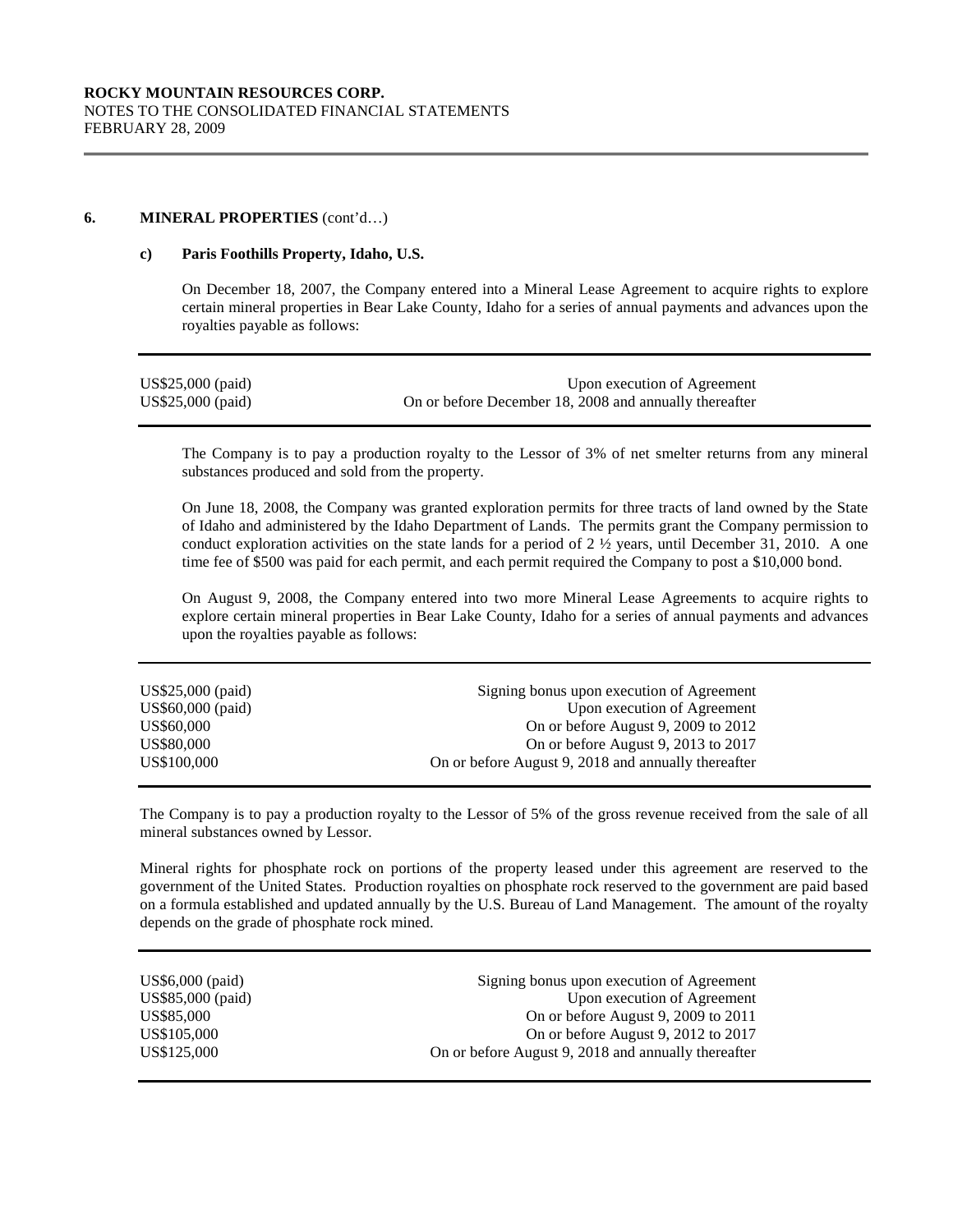#### **c) Paris Foothills Property, Idaho, U.S.** (cont'd…)

The Company is to pay a production royalty to the Lessor of 5% of the gross revenue received from the sale of all mineral substances owned by Lessor.

A portion of the mineral rights of the property leased in this agreement are reserved to the State of Idaho. The production royalty for phosphate rock mined from lands where the state owns mineral rights would be calculated using the same formula applied by the federal government.

# **7. CAPITAL STOCK**

 $\overline{a}$ 

|                                                                                                                                                                                  | Number<br>of Shares                          |     | Amount                                                     |    | Contributed<br>Surplus         |
|----------------------------------------------------------------------------------------------------------------------------------------------------------------------------------|----------------------------------------------|-----|------------------------------------------------------------|----|--------------------------------|
| Authorized<br>Unlimited common shares, without par value                                                                                                                         |                                              |     |                                                            |    |                                |
| As at February 28, 2007<br>Initial public offering<br>Share issue costs<br>Agent's commission and corporate finance fee<br>Exercise of agent's warrants<br>Stock options granted | 11,729,000<br>2,500,000<br>225,000<br>95,950 | \$. | 1,945,025<br>2,500,000<br>(574, 336)<br>225,000<br>128,842 | -S | 85,700<br>(32,892)<br>267,696  |
| As at February 29, 2008<br>Exercise of agent's warrants<br>Stock options granted                                                                                                 | 14,549,950<br>143,200                        |     | 4,224,531<br>192,289                                       |    | 320,504<br>(49,089)<br>164,858 |
| As at February 28, 2009                                                                                                                                                          | 14,693,150                                   | S   | 4,416,820                                                  | S  | 436,273                        |

On September 19, 2007, the Company completed its initial public offering of 2,500,000 common shares at \$1.00 per share for gross proceeds of \$2,500,000. The Agent received a commission of 175,000 common shares and a corporate finance fee of 50,000 common shares at a fair value of \$1.00 per share. The Company also issued agents' warrants to acquire 250,000 common shares at \$1.00 per share until September 18, 2008. The fair value (\$85,700) of these agents' warrants is included in the share issuance costs.

#### **Escrow shares**

As at February 28, 2009 there were 1,987,500 common shares held in escrow. These shares were released subsequent to year end.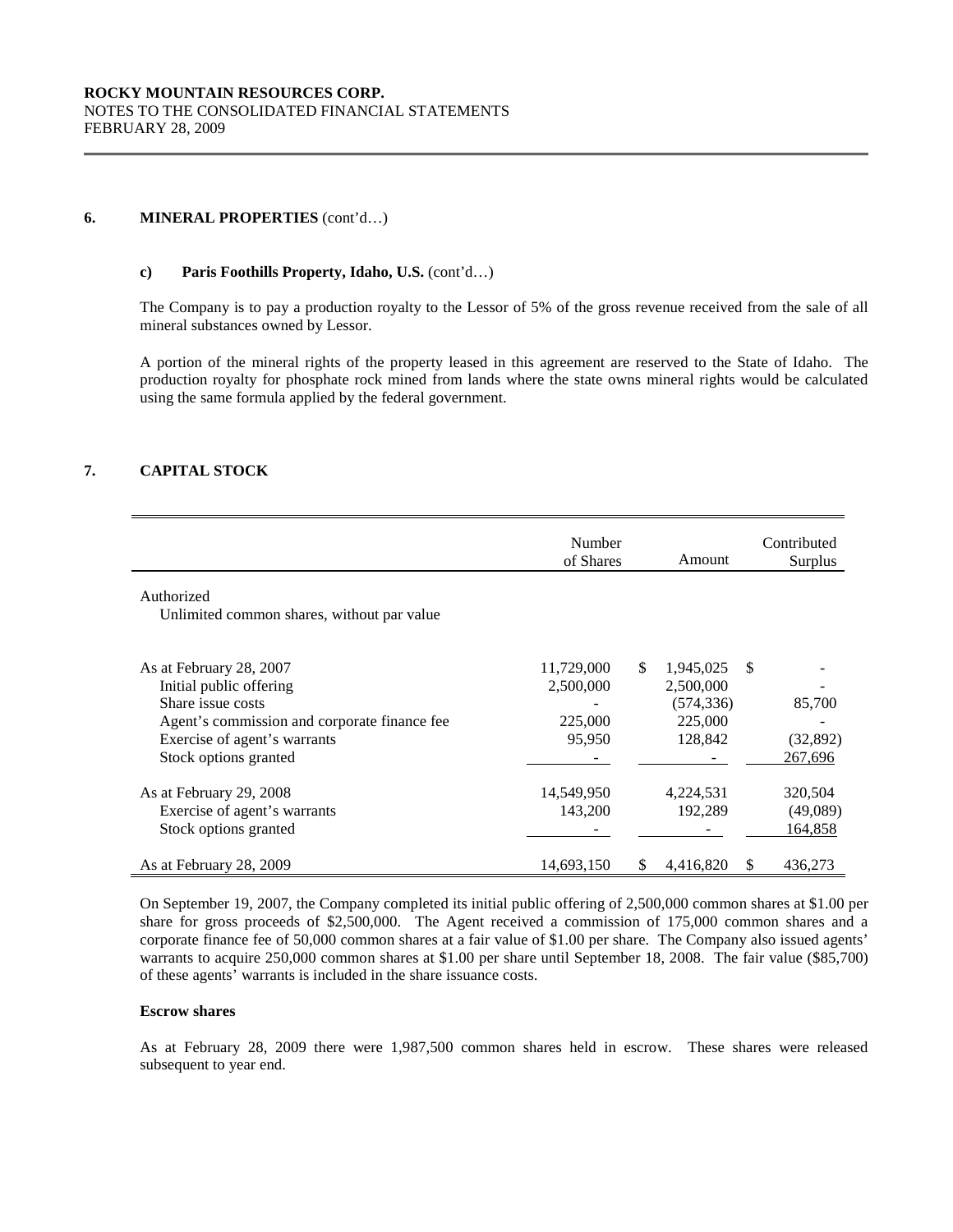# **7. CAPITAL STOCK** (cont'd…)

 $\overline{a}$ 

# **Agents warrants outstanding**

| <b>Expiry Date</b>              | Exercise<br>price | Balance,<br>February 29,<br>2008 | Exercised | Expired   | Balance,<br>February 28,<br>2009 |
|---------------------------------|-------------------|----------------------------------|-----------|-----------|----------------------------------|
| September 18, 2008              | \$1.00            | 154,050                          | (143,200) | (10, 850) |                                  |
| Weighted average exercise price |                   | \$1.00                           | \$1.00    | \$1.00    |                                  |
|                                 |                   |                                  |           |           |                                  |
| <b>Expiry Date</b>              | Exercise<br>price | Balance,<br>February 28,<br>2007 | Granted   | Exercised | Balance,<br>February 29,<br>2008 |
| September 18, 2008              | \$1.00            |                                  | 250,000   | (95, 950) | 154,050                          |
| Weighted average exercise price |                   |                                  | \$1.00    | \$1.00    | \$1.00                           |

# **Stock options**

 The Company adopted an incentive stock option plan which provides that the Board of Directors of the Company may from time to time, in its discretion, and in accordance with the Exchange requirements, grant to directors, officers, employees and technical consultants to the Company, non-transferable options to purchase common shares, provided that the number of common shares reserved for issuance will not exceed 10% of the issued and outstanding common shares. Such options will be exercisable for a period of up to 5 years from the date of grant. Vesting terms are determined by the Board of Directors at the time of grant.

| <b>Expiry Date</b>              | Exercise<br>price | Balance,<br>February 29,<br>2008 | Granted | Exercised | Balance,<br>February 28,<br>2009 |
|---------------------------------|-------------------|----------------------------------|---------|-----------|----------------------------------|
| February 12, 2013               | \$1.30            | 690,000                          |         |           | 690,000                          |
| October 16, 2013                | \$1.00            | $\overline{\phantom{0}}$         | 100,000 |           | 100,000                          |
| December 17, 2013               | \$0.40            |                                  | 25,000  |           | 25,000                           |
|                                 |                   | 690,000                          | 125,000 |           | 815,000                          |
| Stock options exercisable       |                   |                                  |         |           | 501,667                          |
| Weighted average exercise price |                   | \$1.30                           | \$0.88  |           | \$1.24                           |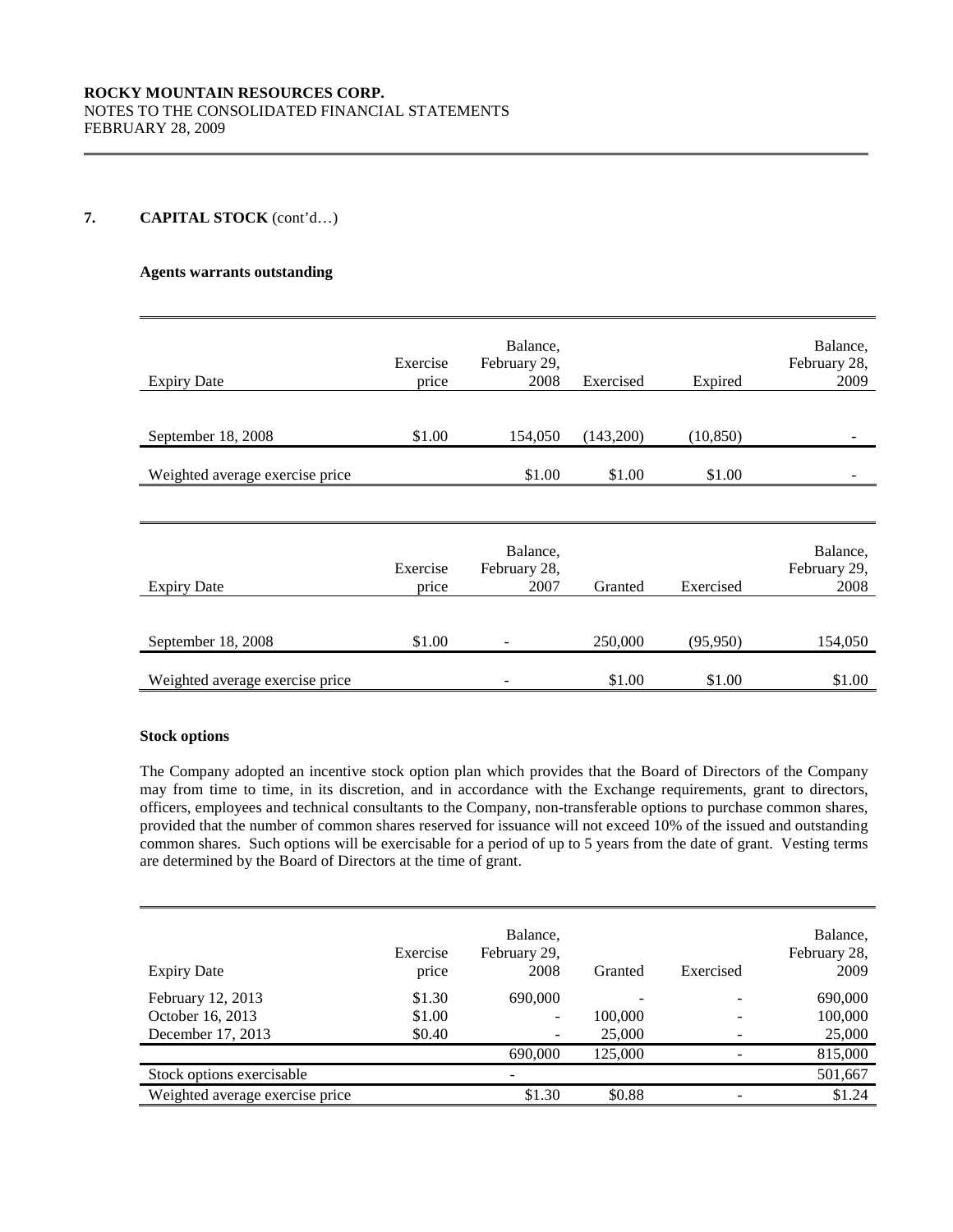# **7. CAPITAL STOCK** (cont'd…)

 $\overline{a}$ 

**Stock options** (cont'd…)

| <b>Expiry Date</b>              | Exercise<br>price | Balance,<br>February 28,<br>2007 | Granted | Exercised | Balance,<br>February 29,<br>2008 |
|---------------------------------|-------------------|----------------------------------|---------|-----------|----------------------------------|
| February 12, 2013               | \$1.30            |                                  | 690,000 |           | 690,000                          |
| Stock options exercisable       |                   |                                  |         |           | 300,000                          |
| Weighted average exercise price |                   |                                  | \$1.30  |           | \$1.30                           |

During the year ended February 29, 2008, the Company granted stock options to purchase up to 690,000 shares of the Company. Of these options, 650,000 are subject to vesting provisions (40% immediately and as to 20% on each of the next three anniversaries from the date of grant).

During the year ended February 28, 2009, the Company granted stock options to purchase up to 125,000 shares of the Company. Of these options, 100,000 are subject to vesting provisions (40% immediately and as to 20% on each of the next three anniversaries from the date of grant).

During the year, the Company recorded stock-based compensation of \$164,858 with offsetting amounts credited to contributed surplus. The weighted average grant date fair value of the options for the year ended February 28, 2009 was \$0.66 per option.

The fair value of the stock options has been estimated using the Black-Scholes option pricing model. Assumptions used in the pricing model are as follows:

|                                 | 2009    | 2008    |
|---------------------------------|---------|---------|
| Risk free interest rate         | 2.75%   | 3.41%   |
| Annual dividends                | $- -$   | $- -$   |
| Expected stock price volatility | 102%    | 85%     |
| Expected life                   | 5 years | 5 years |

# **8. RELATED PARTY TRANSACTIONS**

During the year ended February 28, 2009, \$48,000 (February 29, 2008 - \$27,000) was paid to a company with a director and officer in common, for office facilities and administrative services. Included in accounts payable and accrued liabilities at February 28, 2009 is \$8,653 (February 29, 2008 - \$4,355) payable to this related company.

In addition, the Company paid \$nil (February 29, 2008 - \$9,304) to a company with four directors in common, for various administrative office services provided in the United States. Included in accounts payable and accrued liabilities at February 28, 2009 is \$Nil (February 29, 2008 - \$2,154) payable to this related company.

Further, the Company paid \$Nil (February 29, 2008 - \$1,464) to a director, for administrative office services provided in the United States.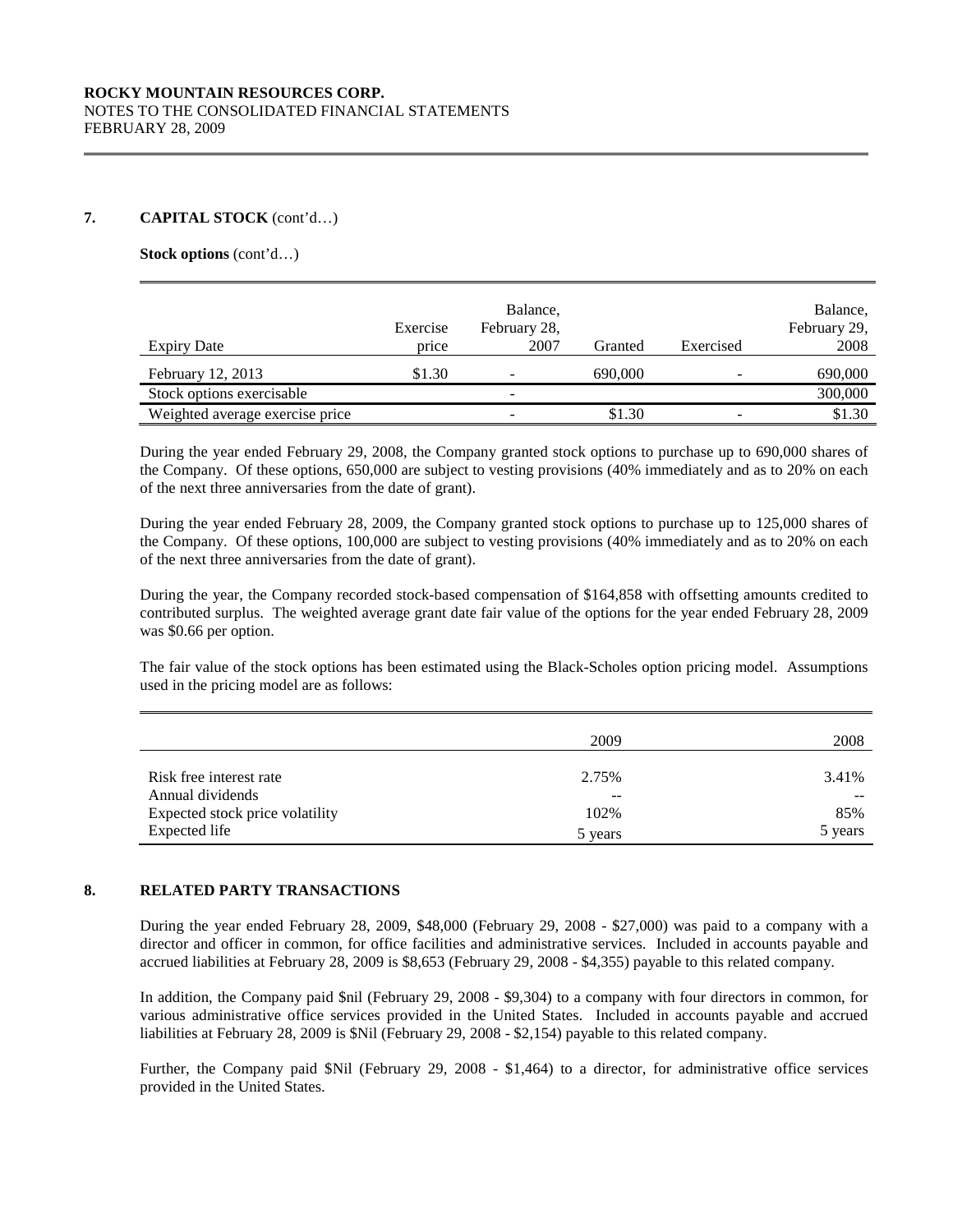# **9. INCOME TAXES**

 $\overline{a}$ 

A reconciliation of income taxes at statutory rates with the reported taxes is as follows:

|                                                                                                                                                             |    | February 28,<br>2009                                     |               | February 29,<br>2008                       |
|-------------------------------------------------------------------------------------------------------------------------------------------------------------|----|----------------------------------------------------------|---------------|--------------------------------------------|
| Loss for the year                                                                                                                                           | S. | (2,294,078)                                              | S             | (1,430,064)                                |
| Expected income tax-recovery<br>Non-deductible items<br>Share issue costs<br>Differences in foreign tax rates<br>Unrecognized benefit of non-capital losses | \$ | (705, 429)<br>56,460<br>(16,214)<br>(63, 139)<br>728,322 | <sup>\$</sup> | (487,938)<br>91,338<br>(17,991)<br>414,591 |
| Total income tax recovery                                                                                                                                   |    | $\overline{\phantom{0}}$                                 | -S            |                                            |

The significant components of the Company's future income tax assets are as follows:

|                                                                                  |     | February 28,<br>2009     |    | February 29,<br>2008     |
|----------------------------------------------------------------------------------|-----|--------------------------|----|--------------------------|
| Future income tax assets:<br>Non-capital loss carryforwards<br>Share issue costs | \$  | 963,328<br>39,545        | S  | 427,859<br>56,945        |
| Valuation allowance                                                              |     | (1,002,873)              |    | (484,804)                |
| Net future income tax assets                                                     | \$. | $\overline{\phantom{m}}$ | -S | $\overline{\phantom{0}}$ |

 The Company has available for deduction against future taxable income non-capital losses of approximately \$3,853,000. These losses, if not utilized, will expire through to 2029. Future tax benefits which may arise as a result of these non-capital losses have not been recognized in these financial statements and have been offset by a valuation allowance due to the uncertainty of their realization.

# **10. SUPPLEMENTAL DISCLOSURE WITH RESPECT TO CASH FLOWS**

|                            | February 28,<br>2009 | February 29,<br>2008 |
|----------------------------|----------------------|----------------------|
| Cash received for interest | 24,088               | 56,104               |
| Cash paid for interest     | -                    |                      |
| Cash paid for income taxes | ۰                    |                      |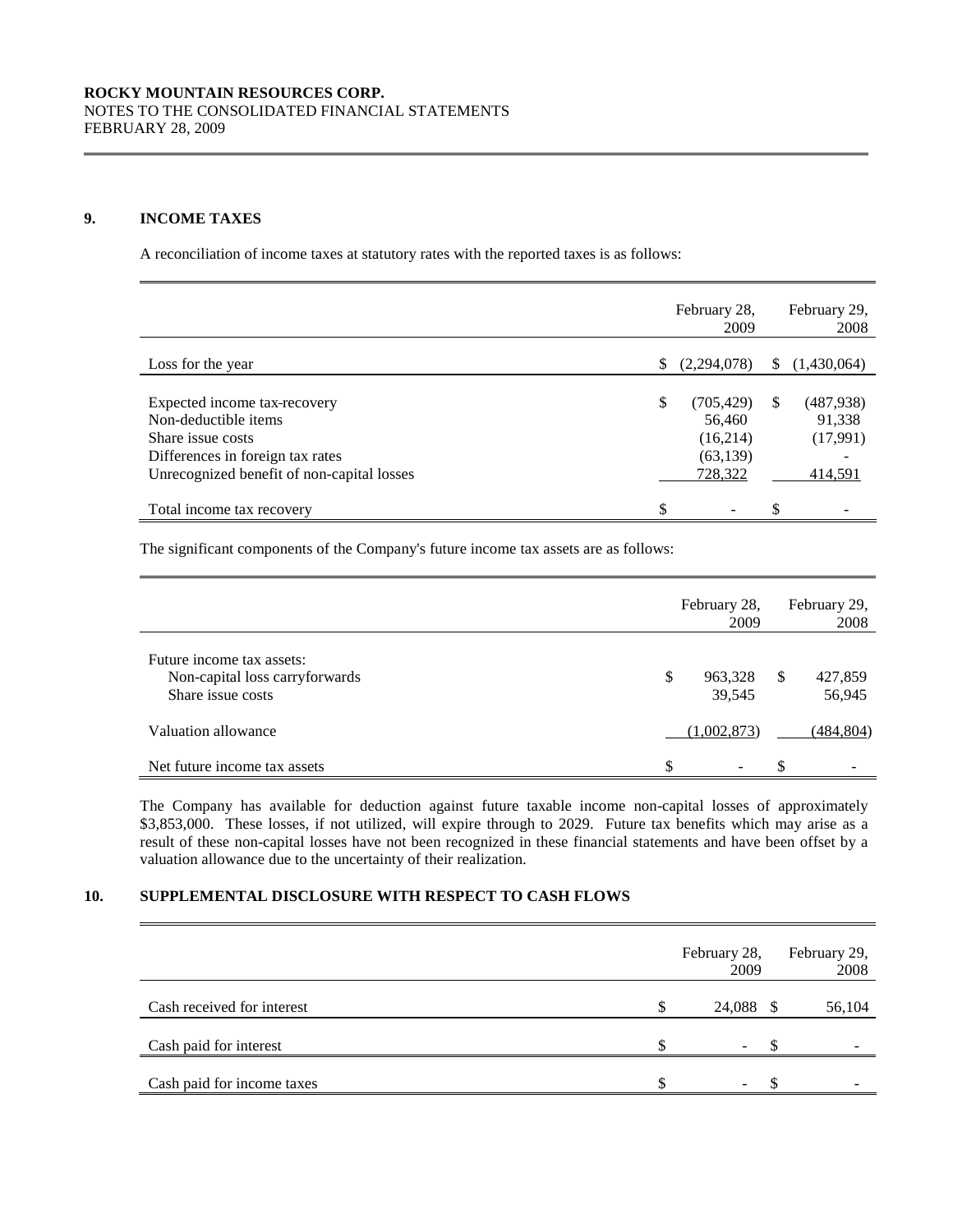# **10. SUPPLEMENTAL DISCLOSURE WITH RESPECT TO CASH FLOWS** (cont'd…)

The significant non-cash transactions were as follows:

|                                                                                                                                               | 2009   | 2008                        |
|-----------------------------------------------------------------------------------------------------------------------------------------------|--------|-----------------------------|
| Shares issued to agent as share issuance costs<br>Fair value of agent's warrants issued<br>Reclassification upon exercise of agent's warrants | 49.089 | 225,000<br>85,700<br>32,892 |

# **11. SEGMENTED INFORMATION**

The Company has one reportable operating segment, being the acquisition and exploration of mineral properties. Geographical information is as follows:

|                           | Canada        | <b>United States</b> | 2009 |           |
|---------------------------|---------------|----------------------|------|-----------|
|                           |               |                      |      |           |
| <b>Net Loss</b>           | 351,335<br>\$ | \$1,942,743          | \$   | 2,294,078 |
| Equipment                 |               | 55,674               |      | 55,674    |
| <b>Mineral Properties</b> |               | 757,025              |      | 757,025   |
| Total assets              | 195,990       | 917,467              |      | 1,113,457 |
|                           |               |                      |      |           |
|                           |               |                      |      |           |
|                           | Canada        | <b>United States</b> |      | 2008      |
|                           |               |                      |      |           |
| <b>Net Loss</b>           | 297,775<br>\$ | \$1,132,289          | \$   | 1,430,064 |
| Equipment                 |               | 5,495                |      | 5,495     |
| <b>Mineral Properties</b> |               | 437,570              |      | 437,570   |
| Total assets              | 2,088,632     | 616,900              |      | 2,705,532 |

# **12**. **FINANCIAL INSTRUMENTS AND RISK MANAGEMENT**

As at February 28, 2009, the Company's financial instruments are comprised of cash, amounts receivable and accounts payable and accrued liabilities. The fair value of cash, amounts receivable and accounts payable and accrued liabilities approximate their carrying value due to their short-term maturity. The Company's financial instruments are exposed to certain financial risks, including currency risk, credit risk, liquidity risk and interest rate risk.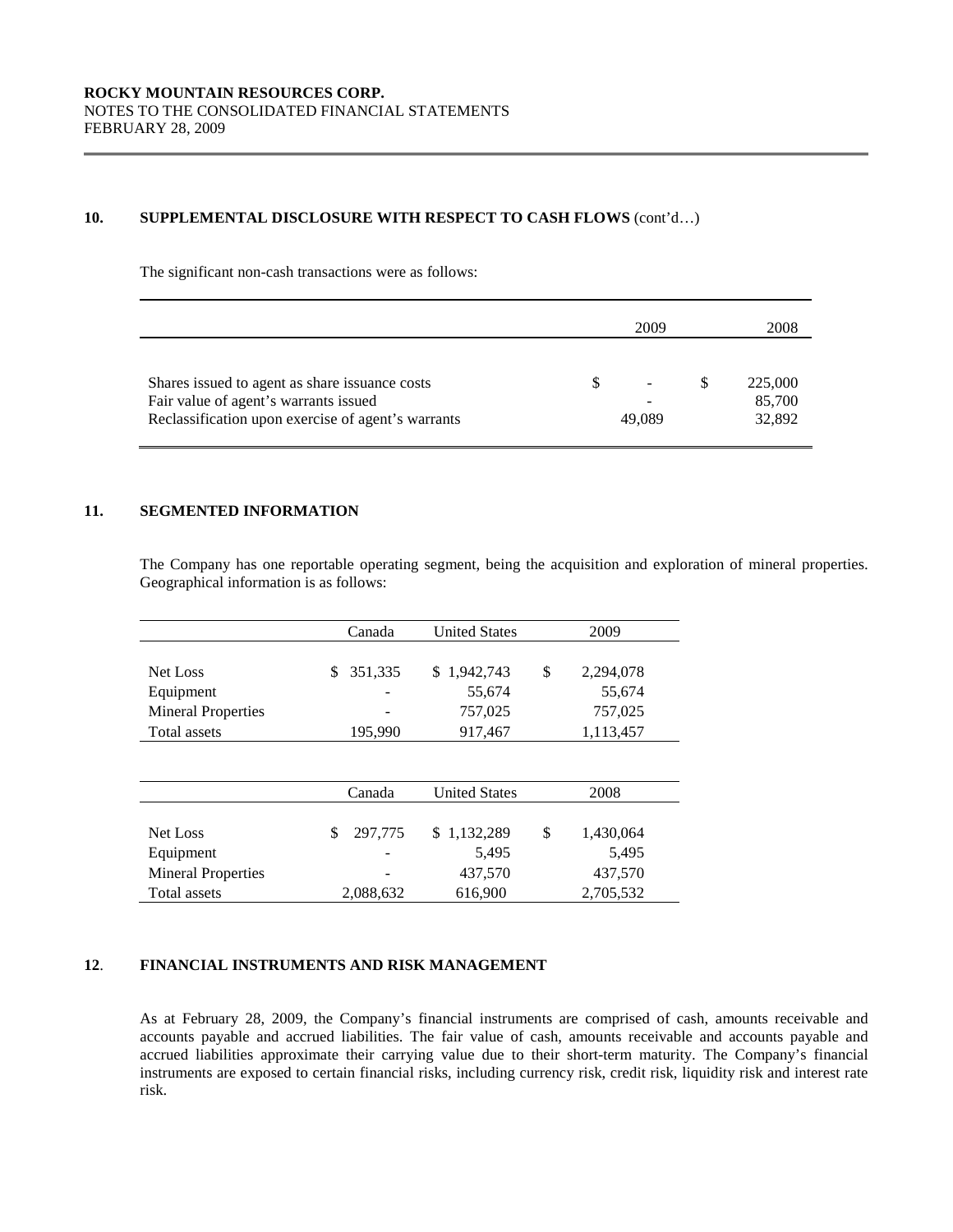# **12**. **FINANCIAL INSTRUMENTS AND RISK MANAGEMENT** (cont'd…)

#### *Currency risk*

 $\overline{a}$ 

The Company is exposed to the financial risk related to the fluctuation of foreign exchange rates. The Company operates in Canada and the United States. A portion of the Company's expenses are incurred in US dollars. A significant change in the currency exchange rates between the Canadian dollar relative to the US dollar could have an effect on the Company's results of operations, financial position or cash flows. The Company has not hedged its exposure to currency fluctuations. As at February 28, 2009, cash totalling \$37,564 (2008 - \$640,262) was held in US dollars.

Based on the above net exposure as at February 28, 2009, and assuming that all other variables remain constant, a 10% depreciation or appreciation of the Canadian dollar against the US dollar would result in a an increase/decrease of approximately \$3,756 in the Company's loss.

#### *Credit risk*

Credit risk is the risk of an unexpected loss if a customer or third party to a financial instrument fails to meet its contractual obligations. The Company's credit risk is primarily attributable to its cash. The Company limits exposure to credit risk by maintaining its cash with large financial institutions. The Company does not have cash that is invested in asset backed commercial paper.

#### *Liquidity risk*

Liquidity risk is the risk that the Company will not be able to meet its financial obligations as they fall due. The Company ensures there is sufficient capital in order to meet short term business requirements, after taking into account cash flows from operations and the Company's holdings of cash. The Company believes that these sources will be sufficient to cover the likely short term cash requirements and further funding will be required to meet longterm requirements.

#### *Interest rate risk*

Interest rate risk is the risk that the fair value or future cash flows of a financial instrument will fluctuate because of changes in market interest rates. As the Company's cash is currently held in short-term interest bearing accounts, management considers the interest rate risk to be limited.

## **13. CAPITAL MANAGEMENT**

 The Company manages its capital structure and makes adjustments to it, based on the funds available to the Company, in order to support the acquisition, exploration and development of resource properties. The Board of Directors does not establish quantitative return on capital criteria for management, but rather relies on the expertise of the Company's management to sustain future development of the business.

 The properties in which the Company currently has an interest are in the exploration stage; as such the Company is dependent upon external financings to fund activities. In order to carry out planned exploration and pay for administrative costs, the Company will spend its existing working capital and will attempt to raise additional funds as needed.

 Management reviews its capital management approach on an ongoing basis and believes that this approach, given the relative size of the Company, is reasonable.